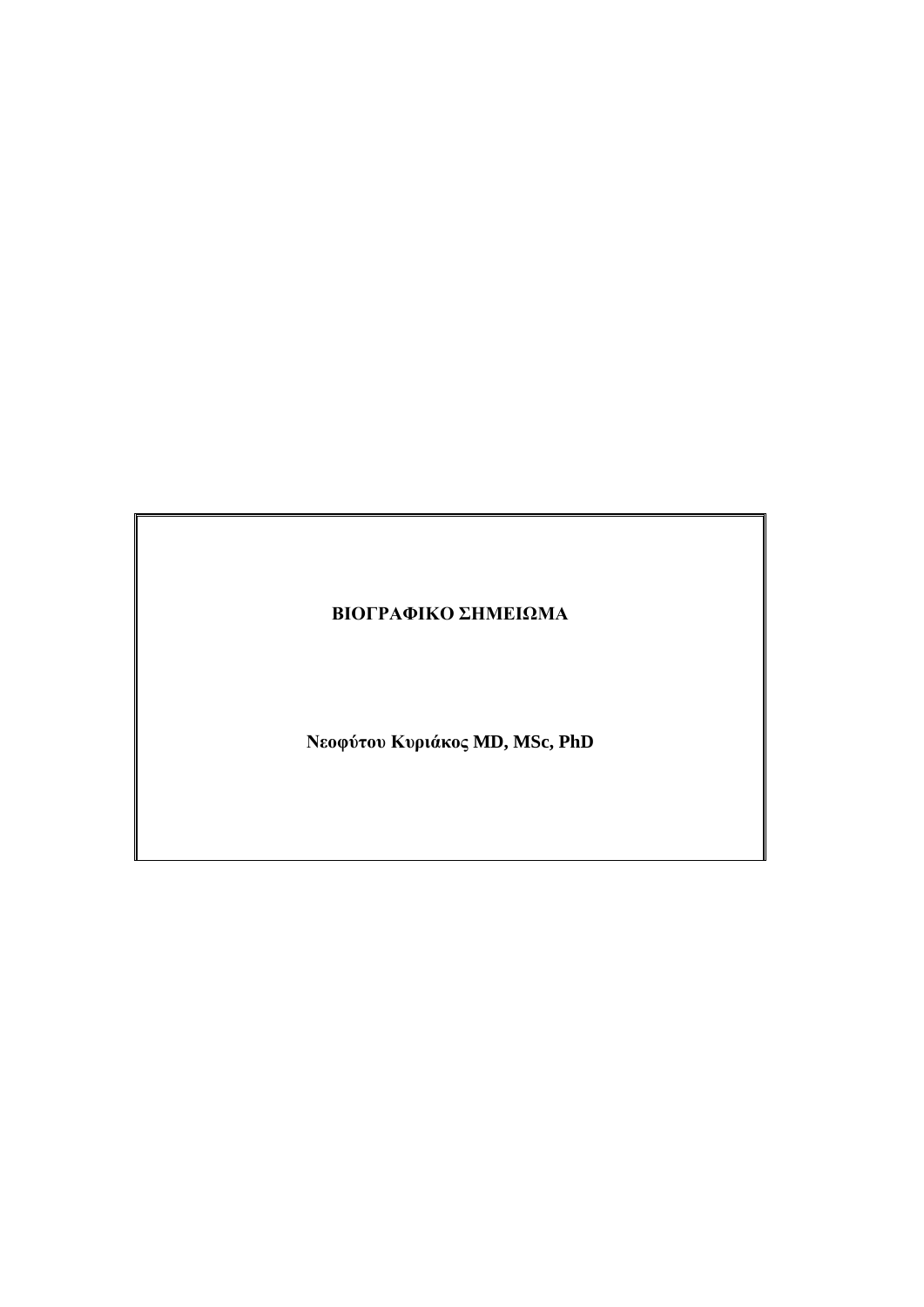#### **Κυριάκος Νεοφύτου MD, MSc, PhD**

| Επίθετο:                                        | Νεοφύτου                |
|-------------------------------------------------|-------------------------|
| Ovoua:                                          | Κυριάκος                |
| Ημερ. Γεννήσεως:                                | 11/08/1981              |
| Εθνικότητα:                                     | Κυπριακή                |
| Οικογενειακή κατάσταση: Παντρεμένος (δύο κόρες) |                         |
| Фύλο:                                           | Άντρας                  |
| Διεύθυνση:                                      | American Medical Center |
| Τηλέφωνο:                                       | +357-97648458, 22467752 |
| E-Mail:                                         | kneophy2@gmail.com      |

### **Εργασιακή εμπειρία**

#### **1. 2015- σήμερα**

Γενικός Χειρουργός – American Medical Center, Λευκωσία, Κύπρος

#### **2. 2013- 2014**

Clinical Fellow in Hepato-Pancreato-Biliary and Upper GI Surgery, (Supervisor: **Mr Satvinder Mudan,** MBBS, BSc, MD, FRCS Consultant Surgeon ). **Department of Academic Surgery, Royal Marsden Hospital,** Fulham Road, SW3 6JJ, London, United Kingdom

#### **3. 2007- 2013**

Ειδικευόμενος Γενικής Χειρουργικής στο Γενικό Νοσοκομείο Λευκωσίας.

Διευθυντής: Δρ. Ανδρέου Χαράλαμπος

#### **Ακαδημαϊκά Προσόντα**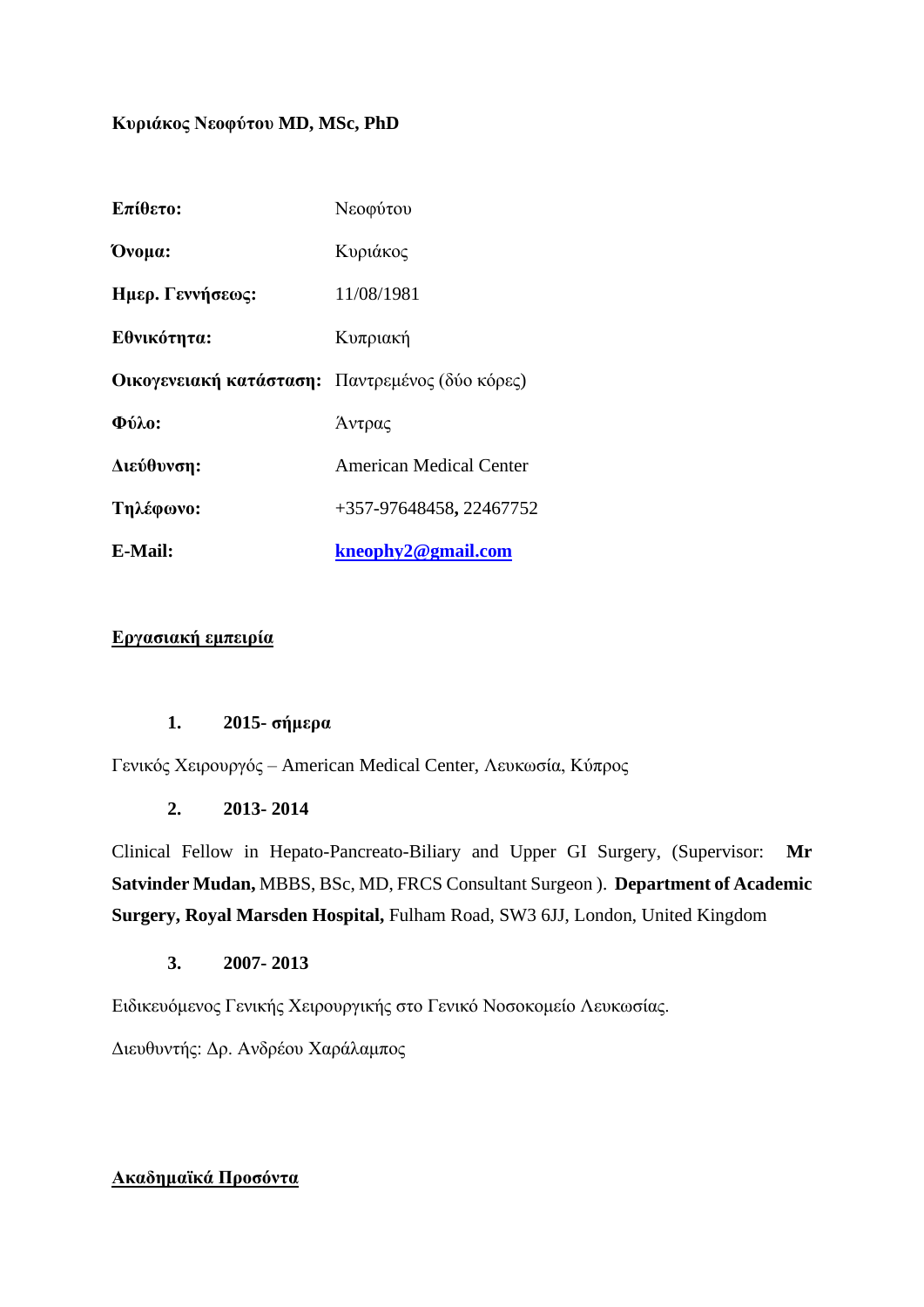### **1. Σεπτέμβριος 2001 – Αύγουστος 2007: Πτυχίο Ιατρικής**

#### **Αριστοτέλειο Πανεπιστήμιο Θεσσαλονίκης**

Βαθμός Πτυχίου: Άριστα (8,89/10)

# **2. Σεπτέμβριος 2010 - Ιούνιος 2013: Μεταπτυχιακός τίτλος (MSc) στη Μοριακή Βιολογία**

#### **Τμήμα Βιολογικών Επιστημών, Πανεπιστήμιο Κύπρου**

Βαθμός : Άριστα (9,33/10)

*Πτυχιακή Εργασία:* "Pathogenic co-relationship of pancreatic inflammation process and carcinogenesis of adenocarcinoma of the pancreas''

#### **3. Μάιος 2012 – Μάρτιος 2018: Διδακτορικός Τίτλος στην Ιατρική**

#### **Ιατρική Σχολή Εθνικού και Καποδιστριακού Πανεπιστημίου Αθηνών**

Βαθμός : Άριστα

**Θέμα:** *«*Διερεύνηση της προγνωστικής αξίας του επιπέδου έκφρασης της πρωτεΐνης Caveolin-1 στο στρώμα που περιβάλλει τα καρκινικά κύτταρα αδενοκαρκινωμάτων παχέως εντέρου και ορθοκολικών ηπατικών μεταστάσεων.*»*

**Συμμετοχή σε Επιστημονικές Εργασίες που έχουν δημοσιευθεί σε Αναγνωρισμένα Ιατρικά Περιοδικά.**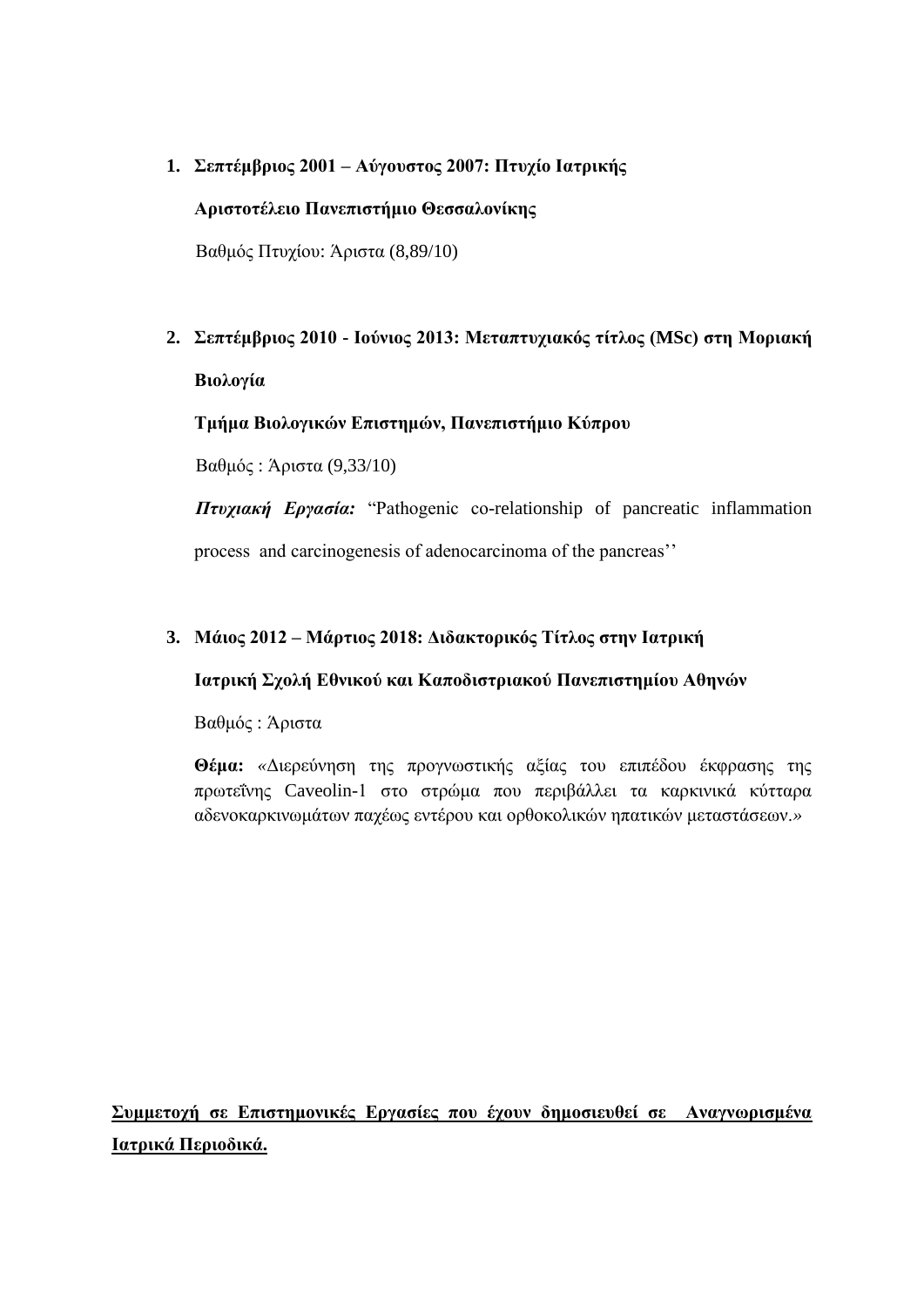### **1. Weak stromal Caveolin-1 expression in colorectal liver metastases predicts poor prognosis after hepatectomy for liver-only colorectal metastases.**

**Neofytou K**, Pikoulis E, Petrou A, Agrogiannis G, Petrides C, Papakonstandinou I, Papalambros A, Aggelou A, Kavatzas N, Liakakos T, Felekouras E. **Sci Rep.** 2017 May 17;7(1):2058. doi: 10.1038/s41598-017-02251-9. PMID: 2851548

**2. Increased carcinoembryonic antigen (CEA) following neoadjuvant chemotherapy predicts poor prognosis in patients that undergo hepatectomy for liver-only colorectal metastases.** 

**Neofytou K**, Giakoustidis A, Neves MC, Morrison D, Giakoustidis D, Khan AZ, Stebbing J, Mudan S. **Langenbecks Arch Surg.** Langenbecks Arch Surg. 2017 Jun;402(4):599-605. doi: 10.1007/s00423- 016-1415-2 PMID: 27043945

# **3. Comprehensive Surgical Treatment as the Mainstay of Management in Retroperitoneal Sarcomas: Retrospective Study from Two Non-sarcoma Specialist Centers.**

Petrou A, Constantinidou A, Kontos M, Papalampros A, Moris D, Bakoyiannis C, **Neofytou K**, Kourounis G, Felekouras E. **Anticancer Res.** 2017 Apr;37(4):2025-2031. PMID: 28373477

### **4. Monocarboxylate transporter 4 as a prognostic biomarker in patients with colorectal cancer and liver metastases**

Christos [Petrides,](http://www.sciencedirect.com/science/article/pii/S2405857216300365#!)**Kyriakos [Neofytou](http://www.sciencedirect.com/science/article/pii/S2405857216300365#!)**,Georgios [Agrogiannis,Athanasios](http://www.sciencedirect.com/science/article/pii/S2405857216300365#!) Petrou[,Anastasios](http://www.sciencedirect.com/science/article/pii/S2405857216300365#!) Angelou, Nikolaos [Kavantzas,](http://www.sciencedirect.com/science/article/pii/S2405857216300365#!)Alexandros [Papalambros,](http://www.sciencedirect.com/science/article/pii/S2405857216300365#!)Evangelos [Felekouras,Theodoros](http://www.sciencedirect.com/science/article/pii/S2405857216300365#!) Liakakos, [Emmanouel](http://www.sciencedirect.com/science/article/pii/S2405857216300365#!) Pikoulis.**[International Journal of Surgery Open](http://www.sciencedirect.com/science/journal/24058572)** [Volume 5,](http://www.sciencedirect.com/science/journal/24058572/5/supp/C) 2016, Pages 37-43

### **5. Two cases of gallbladder metastasis from renal cell carcinoma and review of literature.**

Costa Neves M, **Neofytou K**, Giakoustidis A, Hazell S, Wotherspoon A, Gore M, Mudan S. **World J Surg Oncol.** 2016 Mar 22;14:87. doi: 10.1186/s12957-016-0843-3. PMID: 27005674

### **6. The ALPPS procedure as a novel "liver-first" approach in treating liver metastases of colon cancer: the first experience in Greek Cypriot area.**

Petrou A, Moris D, Kountourakis P, Fard-Aghaie M, **Neofytou K**, Felekouras E, Papalampros A. **World J Surg Oncol**. 2016 Mar 8;14:67. doi: 10.1186/s12957-016-0827-3. PMID:26956733

**7. The Preoperative Lymphocyte-to-Monocyte Ratio is Prognostic of Clinical Outcomes for Patients with Liver-Only Colorectal Metastases in the Neoadjuvant Setting.**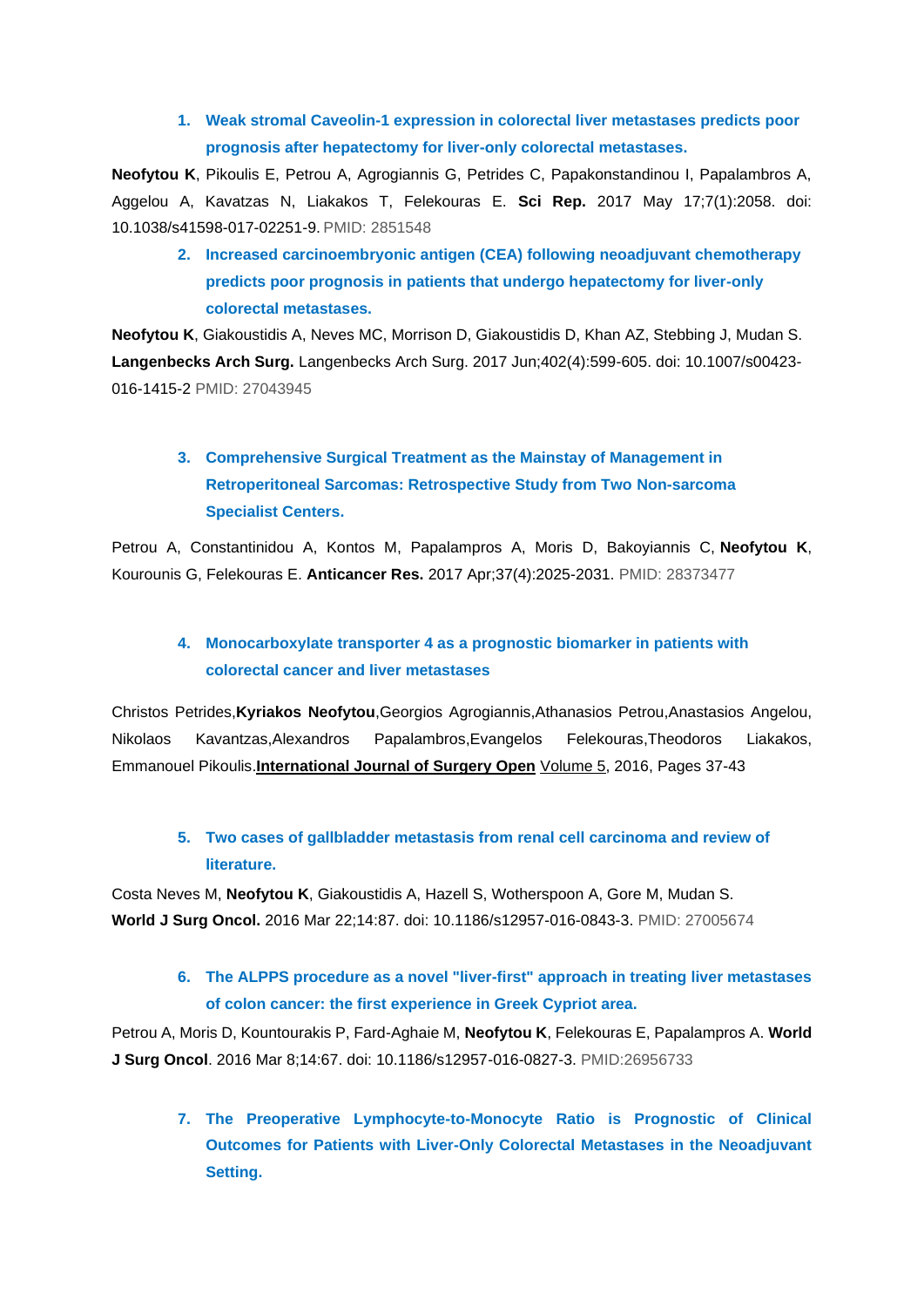**Neofytou K**, Smyth EC, Giakoustidis A, Khan AZ, Williams R, Cunningham D, Mudan S**. Ann Surg Oncol.** 2015 Dec;22(13):4353-62. doi: 10.1245/s10434-015-4481-8. Epub 2015 Mar 13. PMID:25773876

**8. Prognostic impact of preoperative platelets to lymphocytes ratio (PLR) on survival for oesophageal and junctional carcinoma treated with neoadjuvant chemotherapy: A retrospective monocentric study on 153 patients.**

Messager M, **Neofytou K**, Chaudry MA, Allum WH. **Eur J Surg Oncol.** 2015 Oct;41(10):1316-23. doi: 10.1016/j.ejso.2015.06.007. Epub 2015 Jun 30. PMID: 26166786

**9. Small-for-Size Liver Syndrome: a Case Series with a Proposal for Management Based on Portal Flow Modulation.**

Famularo S, **Nefotyou K**, Fotiadis N, Khan N, Foxton M, Khan AZ. **J Gastrointest Cancer.** 2015 Jun;46(2):185-9. doi: 10.1007/s12029-015-9701-8. PMID: 25782588

**10. CALy Prognostic Score (CEA, ALP, Lymphocyte Count) as a predictor of survival after hepatectomy for liver-only colorectal metastases.**

**Neofytou K**, Giakoustidis A, Mudan S.

**J BUON**. 2015 May-Jun;20(3):746-55. PMID:26214626

**11. A case of metastatic pancreatic adenocarcinoma with prolonged survival after combination of neoadjuvant FOLFIRINOX therapy and synchronous distal pancreatectomy and hepatectomy.**

**Neofytou K**, Giakoustidis A, Smyth EC, Cunningham D, Mudan S.

**J Surg Oncol.** 2015 May;111(6):768-70. doi: 10.1002/jso.23867. PMID: 25556724

**12. Neutrophil to lymphocyte ratio predicts pattern of recurrence in patients undergoing liver resection for colorectal liver metastasis and thus the overall survival.** 

Giakoustidis A, **Neofytou K**, Khan AZ, Mudan S.

**Journal of Surgical Oncology.** 2015 Mar 15;111(4): 445-50. 29. doi: 10.1002/jso.23845. PMID: 25557840

**13. Radiofrequency ablation-assisted liver resection: a step toward bloodless liver resection.**

Petrou A, **Neofytou K**, Mihas C, Bagenal J, Kontos M, Griniatsos J, Felekouras E. **Hepatobiliary Pancreat Dis Int.** 2015 Feb;14(1):69-74. PMID: 25655293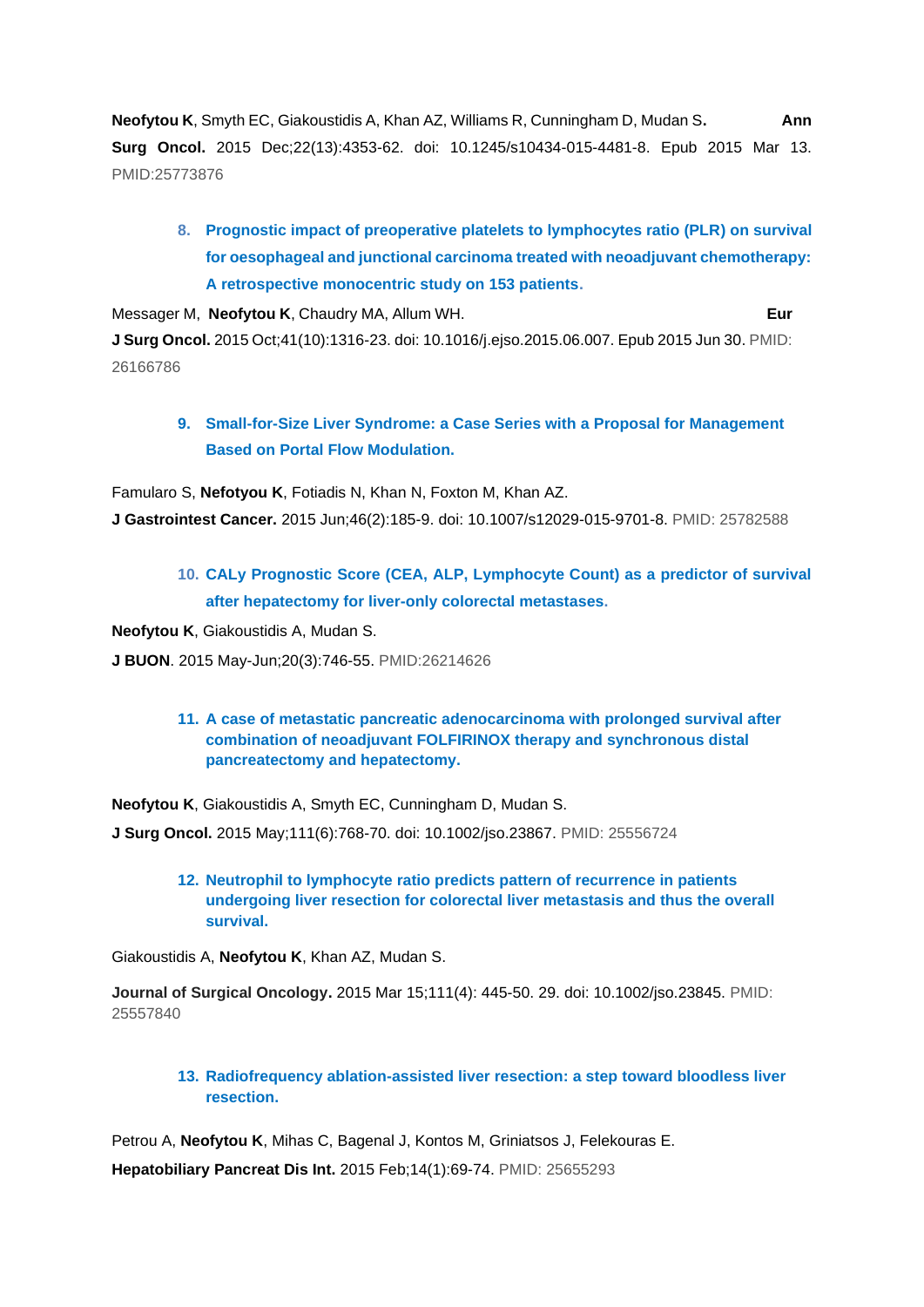#### **14. 1000 Port-A-Cath ® placements by subclavian vein approach: single surgeon experience.**

Mudan S, Giakoustidis A, Morrison D, Iosifidou S, Raobaikady R, **Neofytou K**, Stebbing J. **World J Surg.** 2015 Feb;39(2):328-34. doi: 10.1007/s00268-014-2802-x. PMID:25245435

> **15. Effective Downsizing of a Large Oesophageal Gastrointestinal Stromal Tumour with Neoadjuvant Imatinib Enabling an Uncomplicated and without Tumour Rupture Laparoscopic-Assisted Ivor-Lewis Oesophagectomy.**

**Neofytou K**, Costa Neves M, Giakoustidis A, Benson C, Mudan S.Case

**Rep Oncol Med.** 2015;2015:165736. doi: 10.1155/2015/165736. Epub 2015 May 5. PMID:26075122

**16. PEComa in a Young Patient with Known Li-Fraumeni Syndrome.**

**Neofytou K**, Famularo S, Khan AZ.

**Case Rep Med.** 2015;2015:906981. doi: 10.1155/2015/906981. Epub 2015 Mar 4.PMID:25821471

### **17. Pancreatic perivascular epithelioid cell tumour presenting with upper gastrointestinal bleeding.**

Petrides C, **Neofytou K**, Khan AZ.

**Case Rep Oncol Med.** 2015;2015:431215. doi: 10.1155/2015/431215. PMID: 25632358

**18. Pneumatosis cystoides intestinalis after cetuximab chemotherapy for squamous cell carcinoma of parotid gland.**

Petrides C, **Kyriakos N,** Andreas I, Konstantinos P, Chrysanthos G, Athanasios P, Pikoulis E. **Case Rep Surg.** 2015;2015:530680. doi: 10.1155/2015/530680. Epub 2015 Jan 31. PMID:25802792

**19. Elevated platelet to lymphocyte ratio predicts poor prognosis after hepatectomy for liver-only colorectal metastases, and it is superior to neutrophil to lymphocyte ratio as an adverse prognostic factor.** 

**Neofytou K**, Smyth EC, Giakoustidis A, Khan AZ, Cunningham D, Mudan S. **Med Oncol.** 2014 Oct;31(10):239. doi: 10.1007/s12032-014-0239-6. Epub 2014 Sep 14. PMID: 25218270

**20. Early or Delayed Intervention for Bile Duct Injuries following Laparoscopic Cholecystectomy? A Dilemma Looking for an Answer.**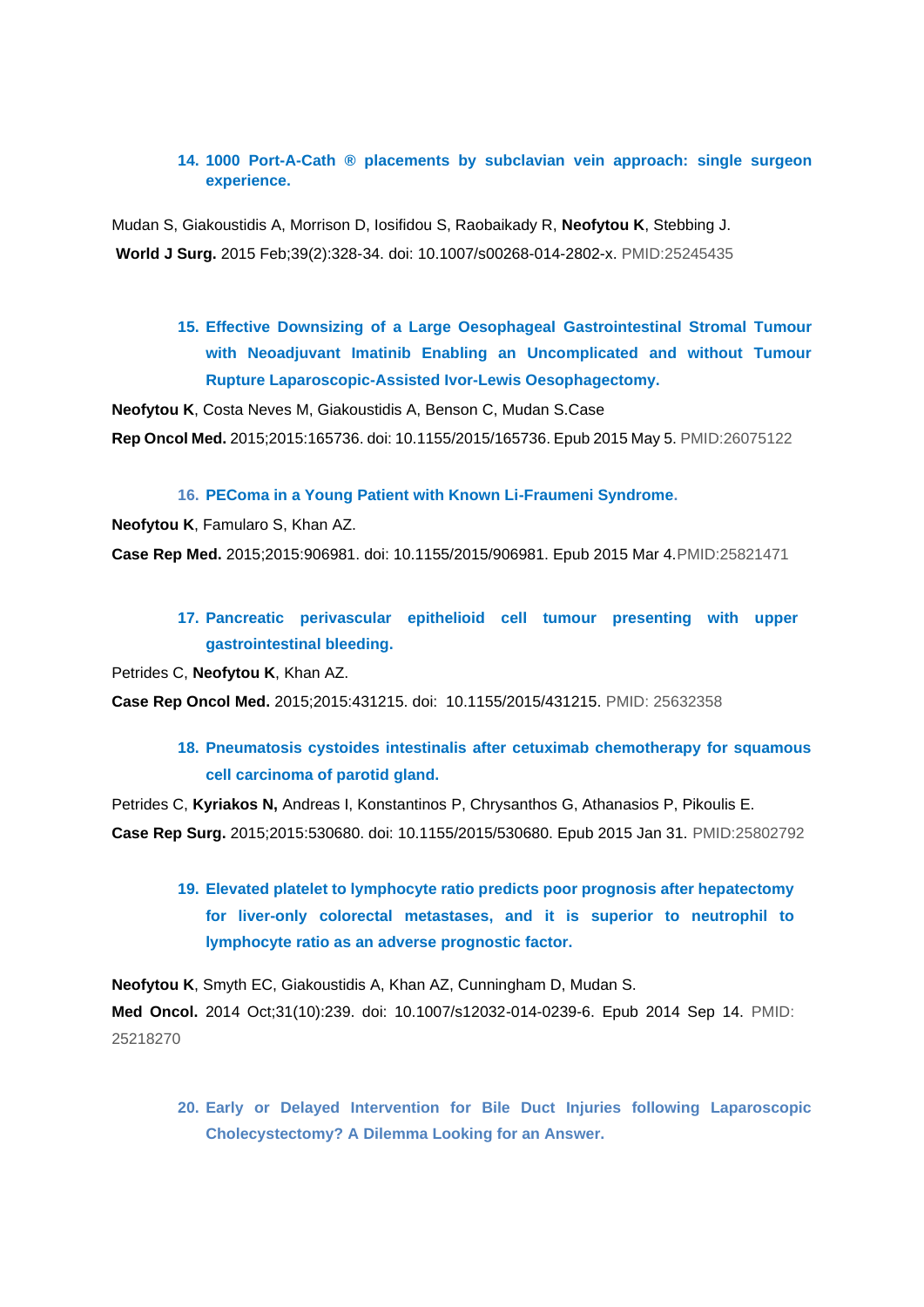Felekouras E, Petrou A, **Neofytou K**, Moris D, Dimitrokallis N, Bramis K, Griniatsos J, Pikoulis E, Diamantis T. **Gastroenterol Res Pract.** 2015;2015:104235. doi: 10.1155/2015/104235. Epub 2015 Feb 2. PMID: 25722718

**21. Combined Ultrasonic Aspiration and Saline-Linked Radiofrequency Precoagulation. A step toward bloodless liver resection without the need of liver inflow occlusion.**

Felekuras E, Petrou A, **Neofytou K**, Giakoustidis A, Bagenal J, Cananzi F, Pikoulis E, Mudan S**.** *World Journal of Surgical Oncology* 2014 Nov 25;12:357. doi: 10.1186/1477-7819-12-357. PMID: 25424566

*22.* **Addition of Bevacizumab to preoperative chemotherapy for colorectal liver metastases does not increase perioperative morbidity and mortality.**

Giakoustidis A, **Neofytou K**, Khan AZ, Mudan S. **Hepatic Oncology** Vol. 1, No. 4, Pages 363-375.

**23. Emergency open incarcerated hernia repair with a biological mesh in a patient with colorectal liver metastasis receiving chemotherapy and bevacizumab; Uncomplicated wound healing.** 

Giakoustidis A, Morrison D, **Neofytou K**, Giakoustidis D, Mudan S.

**Case Rep Emerg Med.** vol. 2014, Article ID 848030, 3 pages, 2014. doi:10.1155/2014/848030.

**24. Emergency Pancreatoduodenectomy with Preservation of Gastroduodenal Artery for Massive Gastrointestinal Bleeding due to Duodenal Metastasis by Clear Cell Renal Cell Carcinoma in a Patient with Celiac Artery Stenosis.** 

**Neofytou K**, Giakoustidis A, Gore M, Mudan S. **Case Rep Surg**. 2014;2014:218953. PMID:25177508

### **25. Radiofrequency ablation assisted resection for hepatocellular carcinoma: morbidity, mortality and long term survival.**

Evangelos Prassas, Athanasios Petrou, Michael Kontos, Dimitrios Rizos, **Kyriakos Neofytou,** Emanouil Pikoulis, Theodoros Diamantis, Evangelos Felekouras. **JBUON** 2014; 19(1): 256-262. PMDI: 24659673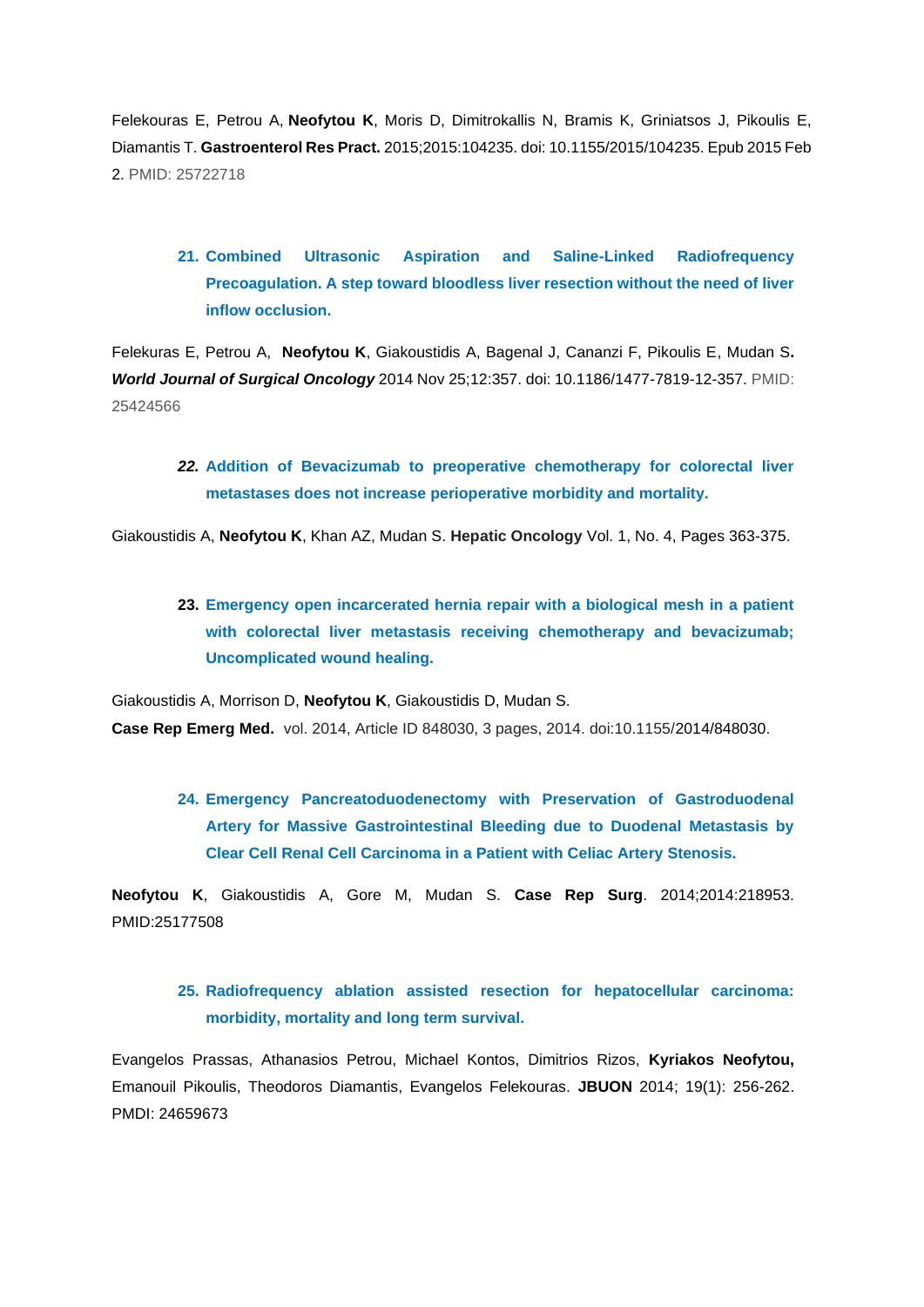### **26. Safety of Redo Hepatectomy for Colorectal Liver Metastases after Selective Interarterial Radiation Therapy: A Case Report**

.**Kyriakos Neofytou**, Harpreet Wasan, and Satvinder Mudan. **Case Rep Surg** 2014;2014:712572 PMID:24716079

#### **27. Acute appendicitis as a rare complication of gastric band.**

Petridis C, **Neofytou K**, Petrou A, Georgiou C. **J Surg Case Rep.** 2013 Oct 7;2013(10). pii: rjt084. doi: 10.1093/jscr/rjt084. PMID: 24964326

### **28. Hepatic Epithelioid Hemangioendothelioma and the Danger of Misdiagnosis: Report of a Case.**

**Kyriakos Neofytou,** Andreas Chrysochos, Nikolas Charalambous, Menelaos Dietis, Christos Petridis, Charalampos Andreou, Athanasios Petrou. **Case Rep Oncol Med.** 2013;2013:243939. PMID 23533870.

# **29. Infected Completely Isolated Enteric Duplication Cyst Management with Percutaneous Drainage and Surgical Excision after Retreat of Infection: A Case Report.**

**Neofytou Kyriakos,** Chysochos Andreas, Sammouti Elena, Andreou Charalampos, and Georgiou Chrisanthos. **Case Rep Surg** 2013;2013:108126. PMID: 23476873.

### **30. Pneumothorax following ERCP: Report of Two Cases with Different Pathophysiology**.

**Kyriakos Neofytou**, Athanasios Petrou, Constantinos Savva, Christos Petrides, Charalampos Andreou, Evangelos Felekouras, and Sakis Loizou. **Case Rep Med.** 2013;2013:206564. PMID:23864863.

### **31. Isolated Jejunal Perforation Following Bicycle Handlebar Injury in Adults: A Case Report.**

**Kyriakos Neofytou**, Maria Michailidou, Athanasios Petrou, Sakis Loizou, Charalampos Andreou, and Marios Pedonomou. **Case Rep Emerg Med.** 2013;2013:678678. PMID:23984116.

#### **32. Local and systemic hemostatics as an adjunct to control bleeding in trauma.**

Georgiou C, **Neofytou K**, Demetriades D. **Am Surg.** 2013 Feb;79(2):180-7. PMID:23336658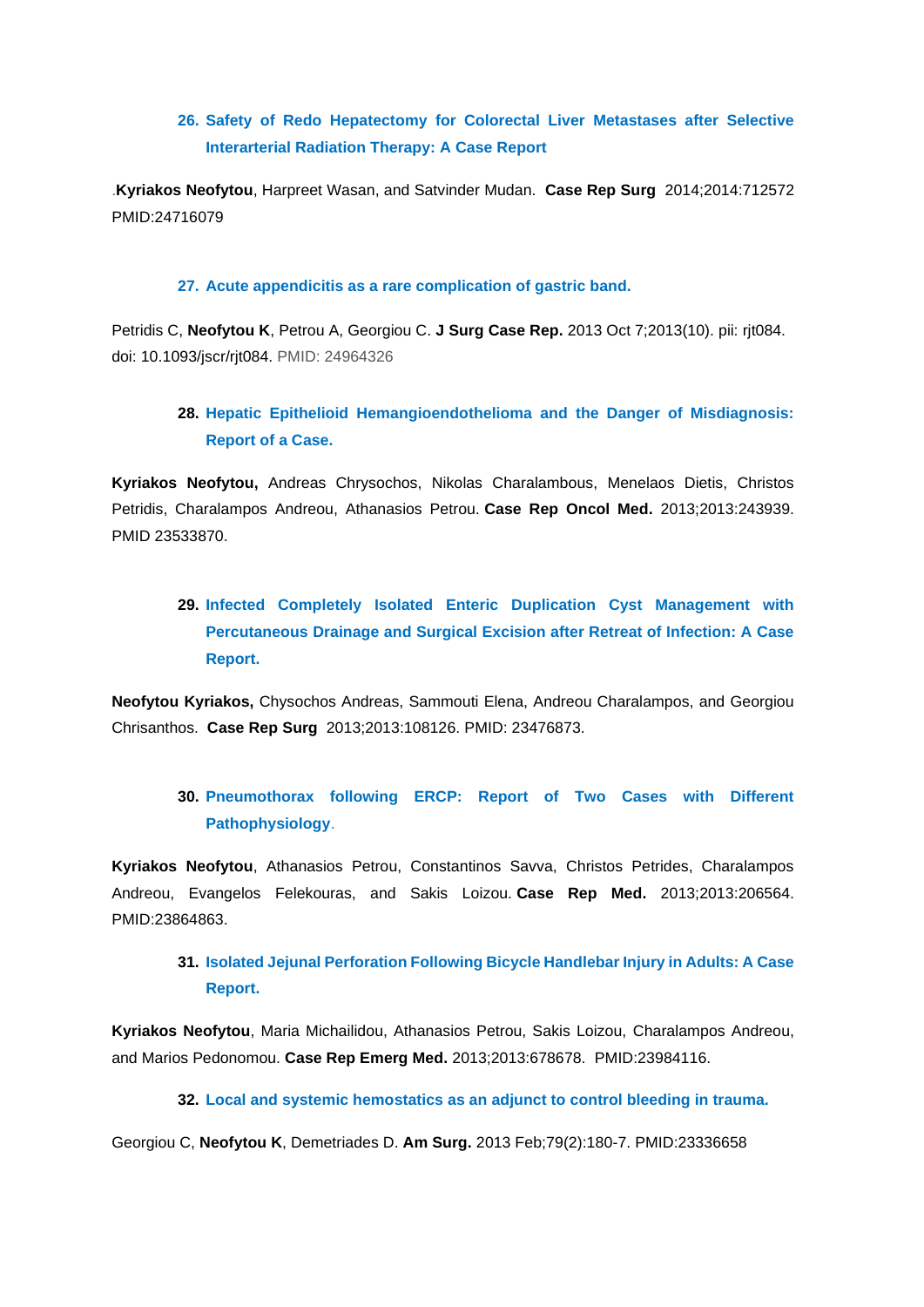### **33. Nonelective surgery at night and in-hospital mortality: Prospective observational data from the European Surgical Outcomes Study.**

van Zaane B, van Klei WA, Buhre WF, Bauer P, Boerma EC, Hoeft A, Metnitz P, Moreno RP, Pearse R, Pelosi P, Sander M, Vallet B, Pettilä V, Vincent JL, Rhodes A; European Surgical Outcomes Study (EuSOS) group for the Trials groups of the European Society of Intensive Care Medicine and the European Society of Anaesthesiology. **[Collaborators.](http://www.ncbi.nlm.nih.gov/pubmed/?term=neophytou+k) Eur J Anaesthesiol.** 2015 Jul;32(7):477-85. doi: 10.1097/EJA.0000000000000256. PMID: 26001104

#### **34. Mortality after surgery in Europe: a 7 day cohort study.**

Pearse RM, Moreno RP, Bauer P, Pelosi P, Metnitz P, Spies C, Vallet B, Vincent JL, Hoeft A, Rhodes A; European Surgical Outcomes Study (EuSOS) group for the Trials groups of the European Society of Intensive Care Medicine and the European Society of Anaesthesiology **[Collaborators.](http://www.ncbi.nlm.nih.gov/pubmed/?term=neophytou+k) Lancet.** 2012 Sep 22;380(9847):1059-65. PMID:22998715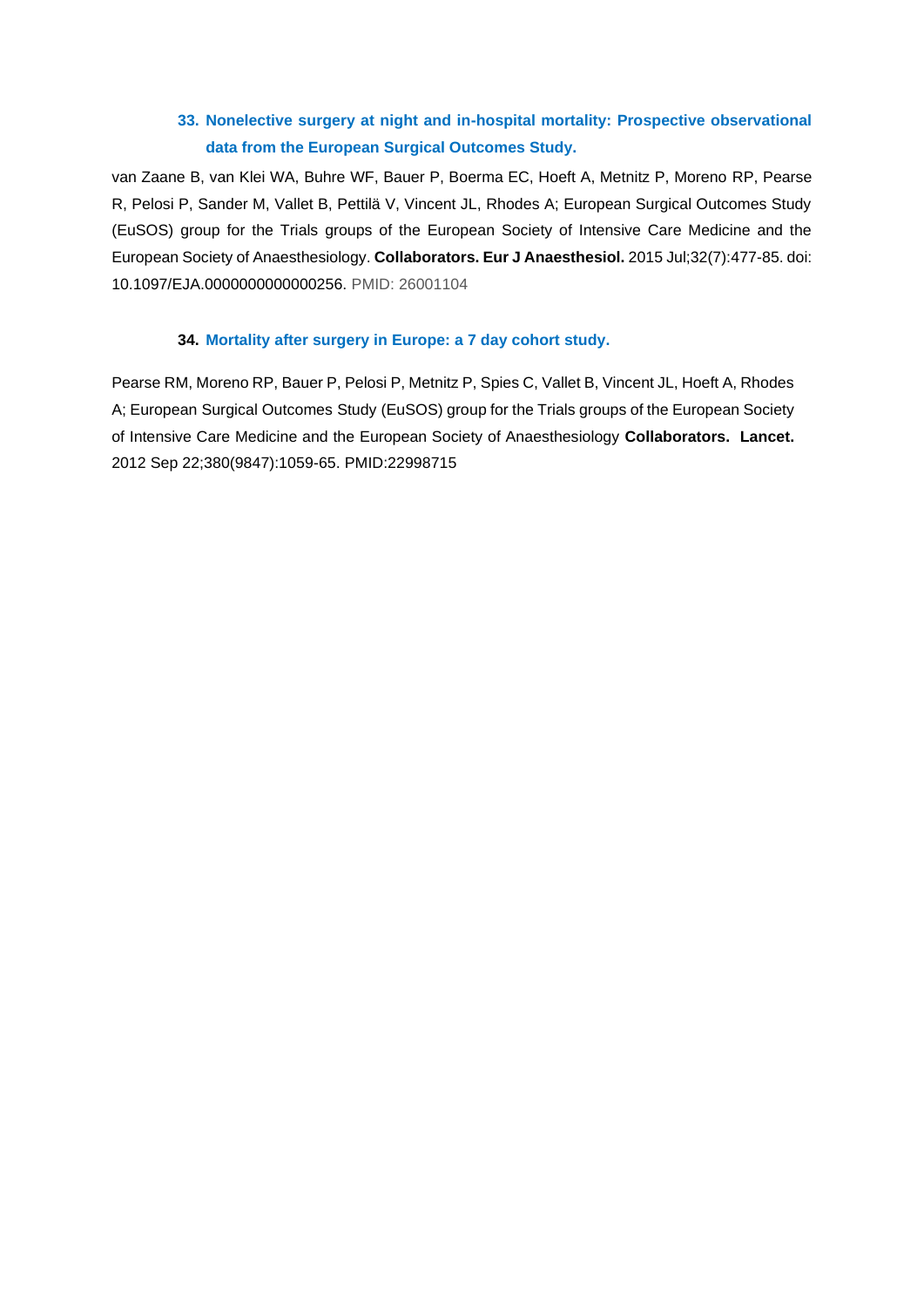#### **Συμμετοχή με Ανακοινώσεις σε Ελληνικά και Διεθνή Συνέδρια**

- **1. Elevated NLR predicts poor prognosis after resection of pancreatic ductal adenocarcinoma and it is superior to PLR as an adverse prognostic factor.** A. Giakoustidis, **K. Neofytou**, M. Costa Neves, E. Louri, D. Giakoustidis, D. Cunningham, S. Mudan. **12th Biennial E-AHPBA Congress 2017, Mainz, Germany, 23- 26 May, 2017**
- **2. NEUTROPHIL TO LYMPHOCYTE RATIO PREDICTS PATTERN OF RECURRENCE IN PATIENTS UNDERGOING LIVER RESECTION FOR COLORECTAL LIVER METASTASIS AND THUS THE OVERALL SURVIVAL.**

Giakoustidis A., **Neofytou K**., Z. Khan A., Mudan S. **30<sup>ο</sup> Πανελλήνιο Συνέδριο Χειρουργικής & Διεθνές Χειρουργικό Φόρου, Θεσσαλονίκη, Ελλάδα, 8-12 Νοεμβρίου 2016**

**3. AGE GREATER THAN 60 UNDERGOING LIVER RESECTION FOR COLORECTAL lIVER METASTASES IS AN INDEPENDENT PROGMOSTIC FACTOR OF AN INCREASED POSTOPERATIVE NON-SURGICAL COMPLICATION RATE AND OF OVERALL SURVIVAL**

Giakoustidis A. , **Neofytou K.** , Koffas A. , Giakoustidis D. , Louri E., Z. Khan A., Williams R , Mudan S. **30<sup>ο</sup> Πανελλήνιο Συνέδριο Χειρουργικής & Διεθνές Χειρουργικό Φόρου, Θεσσαλονίκη, Ελλάδα, 8-12 Νοεμβρίου 2016**

**4. Increased Carcinoembryonic antigen (CEA) predicts poor prognosis in patients after neoadjuvant chemotherapy that undergo hepatectomy for liver-only colorectal metastases and especially in those who don't receive post-hepatectomy adjuvant chemotherapy** 

[A Giakoustidis,](http://www.epostersonline.com/eahpba2015/node/142) **[K Neofytou,](http://www.epostersonline.com/eahpba2015/node/144)** Costa Neves M, [A Z Khan,](http://www.epostersonline.com/eahpba2015/node/148) [S Mudan.](http://www.epostersonline.com/eahpba2015/node/149) **ESMO 17th World Congress on Gastrointestinal Cancer, Barcelona, Spain, 1-4 July 2015,** 

**5. Patients with an age greater than 60 years undergoing liver resection for colorectal liver metastases; an independent prognostic factor of an increased postoperative nonsurgical complication rate and of decreased overall survival.** 

[A Giakoustidis,](http://www.epostersonline.com/eahpba2015/node/142) **[K Neofytou,](http://www.epostersonline.com/eahpba2015/node/144)** [A Koffas,](http://www.epostersonline.com/eahpba2015/node/146) [A Z Khan,](http://www.epostersonline.com/eahpba2015/node/148) [S Mudan](http://www.epostersonline.com/eahpba2015/node/149) **11 E-AHPBA Congress of the E-AHPBA in Association with ASGBI, Manchester, UK, 21- 24 April 2015** 

**6. Neutrophil-to-lymphocyte ratio can predict overall survival and pattern of recurrence in patients undergoing hepatectomy for colorectal liver metastases in the post-neoadjuvant therapy setting.** 

Alexandros Giakoustidis, **Kyriakos Neofytou,** Aamir Khan, Satvinder Mudan. **27th Meeting of Japanese Society of Hepato-Biliary-Pancreatic Surgery (JSHBPS2015), Tokyo, 11-13 June, 2015**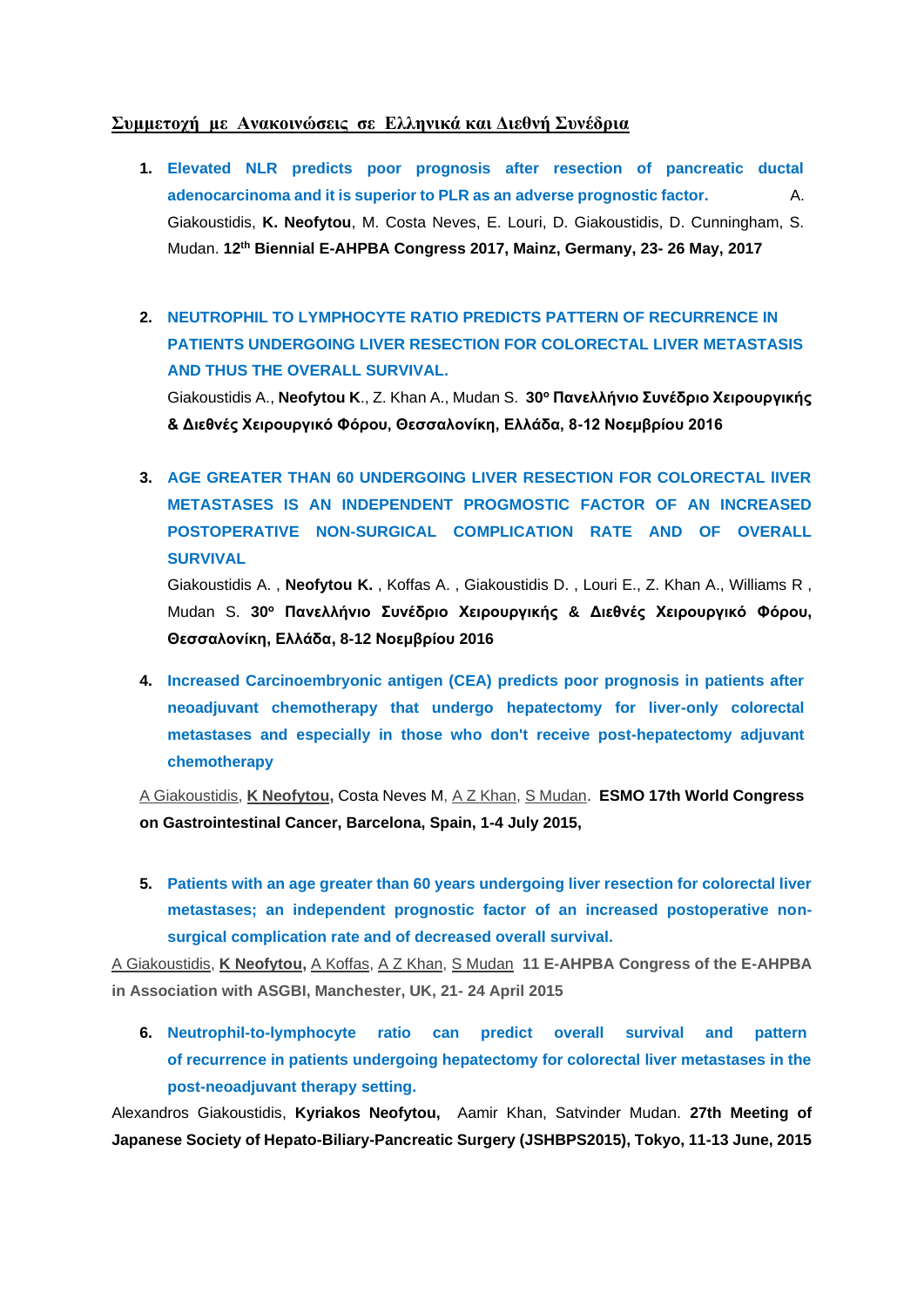### **7. Raras metástases de Carcinoma de Células Renais para a vesícula biliar: dois casos clínicos de uma única instituição e revisão de literatura.**

Costa Neves M, **Neofytou K,** Giakoustidis A, Hazell S, Wotherspoon A, Gore M, Mudan S. **XXXV Congresso National De Cirurgia, Figueira Da Foz, 5 a 7 Marco 2015.**

#### **8. 'Post-Chemotherapeutic' Effect of Bevacizumab on Colorectal Liver Metastasis.**

**Kyriakos Neofytou,** Alexandros Giakoustidis, Aamir Khan, Satvinder Mudan. **34th Congress of the European Society of Surgical Oncology in partnership with BASO, Liverpool, UK, 29-31 October, 2014.**

**9. Targeting VEGF in Patients with Colorectal Liver Metastasis Prior to Hepatectomy; Impact on Peri-operative Course.**

**Kyriakos Neofytou,** Alexandros Giakoustidis, Aamir Khan, Satvinder Mudan. **34th Congress of the European Society of Surgical Oncology in partnership with BASO, Liverpool, UK, 29-31 October , 2014.**

**10. Radioembolization using yttrium-90 following by redo hepatectomy for colorectal liver metastases. Concerns and feasibility.**

**Kyriakos Neofytou,** Harpreet Wasan, Satvinder Mudan. **34th Congress of the European Society of Surgical Oncology in partnership with BASO, Liverpool, UK, 29-31 October , 2014.**

**11. Simultaneous oesophagectomy and hepatic resection in patients with metastatic oesophageal carcinoma: a report of four cases. Concerns and feasibility.**

Y Loh, **K Neofytou**, S Mudan. **34th Congress of the European Society of Surgical Oncology in partnership with BASO, Liverpool, UK, 29-31 October , 2014.**

**12. Long-term outcomes after hepatic resection for hepatocellular carcinoma. A singlecentre experience.**

Evangelos Prassas, Athanasios Petrou, Michael Kontos, Dimitrios Rizos, **Kyriakos Neofytou**, Emanouil Pikoulis, Theodoros Diamantis, Evangelos Felekouras. **34th Congress of the European Society of Surgical Oncology in partnership with BASO, Liverpool, UK, 29-31 October , 2014.**

**13. Simultaneous versus delayed resection for patients with synchronous colorectal liver metastases.**

**Neofytou Kyriakos**, Petrou Athanasios, Felekouras Evangelos. **34th Congress of the European Society of Surgical Oncology in partnership with BASO, Liverpool, UK, 29-31 October , 2014.**

#### **14. Surgical treatment of retroperitoneal sarcomas. Ten years' experience.**

Athanasios Petrou, **Neofytou Kyriakos**, Sophia Corsava, Alexandros Papalambros, Marios Loizou, Evangelos Felekouras. **34th Congress of the European Society of Surgical Oncology in partnership with BASO, Liverpool, UK, 29-31 October , 2014.**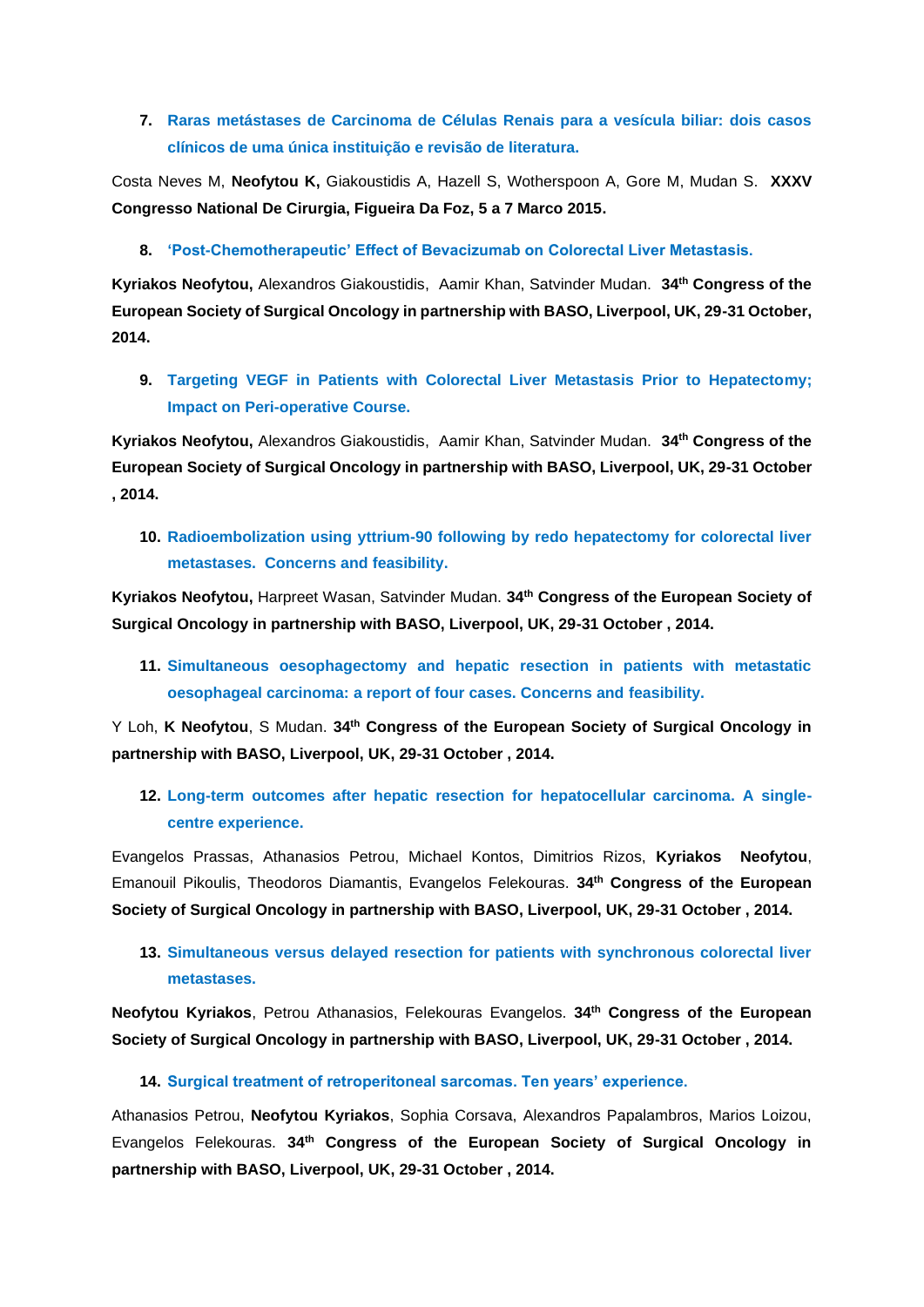**15. Impact of Neoadjuvant Administration of Bevacizumab on Downsizing of Colorectal Liver Metastasis.**

Alexandros Giakoustidis, **Kyriakos Neofytou**, Aamir Khan, Satvinder Mudan. **34th Congress of the European Society of Surgical Oncology in partnership with BASO, Liverpool, UK, 29-31 October , 2014.**

**16. A neutrophil to lymphocyte ratio of 2 prior to liver resection predicts disease-free and overall survival in patients with colorectal liver metastasis.**

Alexandros Giakoustidis, **Kyriakos Neofytou**, Aamir Khan, Satvinder Mudan. **34th Congress of the European Society of Surgical Oncology in partnership with BASO, Liverpool, UK, 29-31 October , 2014.**

**17. Prognostic impact of preoperative platelets to lymphocytes ratio on survival for oesophageal and junctional carcinoma: a retrospective monocentric study on 153 patients.**

Mathieu Messager, **Kyriakos Neofytou**, Asif Chaudry, William H Allum. **XII ESDE CONGRESS, Bologna (Italy), November 20-22 2014** 

**18. The prognostic role of post-neoadjuvant chemotherapy lymphocyte-to-monocyte ratio in patients with resectable colorectal liver metastases.**

**Kyriakos Neofytou**, Alexandros Giakoustidis, Aamir Z Khan, Satvinder Mudan. **29th Pan-Hellenic Congress of Hellenic Surgical Society - International Surgical Forum. November 12-15, 2014.**

**19. The prognostic role of platelet to lymphocyte ratio in patients with resectable colorectal liver metastases in a post-neoadjuvant therapy setting.**

**Kyriakos Neofytou**, Alexandros Giakoustidis, Aamir Z Khan, Satvinder Mudan. **29th Pan-Hellenic Congress of Hellenic Surgical Society - International Surgical Forum. November 12-15, 2014.**

**20. CALy Prognostic Score as a predictor of survival after hepatectomy for liver-only colorectal metastases.** 

**Kyriakos Neofytou**, Alexandros Giakoustidis, Aamir Z Khan, Satvinder Mudan. **29th Pan-Hellenic Congress of Hellenic Surgical Society - International Surgical Forum. November 12-15, 2014.**

**21. Comprehensive Surgery as the mainstay oftreatment in Retroperitoneal Sarcomas: Ten year experience from 2 oncology but non-sarcoma specialist centres.** 

Athanasios Petrou, Michael Kontos, Anastasia Constantinidou, **Kyriakos Neofytou**, Emmanouel Pikoulis, Alexandros Papalambros, Charalambos Andreou, Marios Loizou, Dimitrios Moris, Evangelos Felekouras. **29th Pan-Hellenic Congress of Hellenic Surgical Society - International Surgical Forum. November 12-15, 2014.**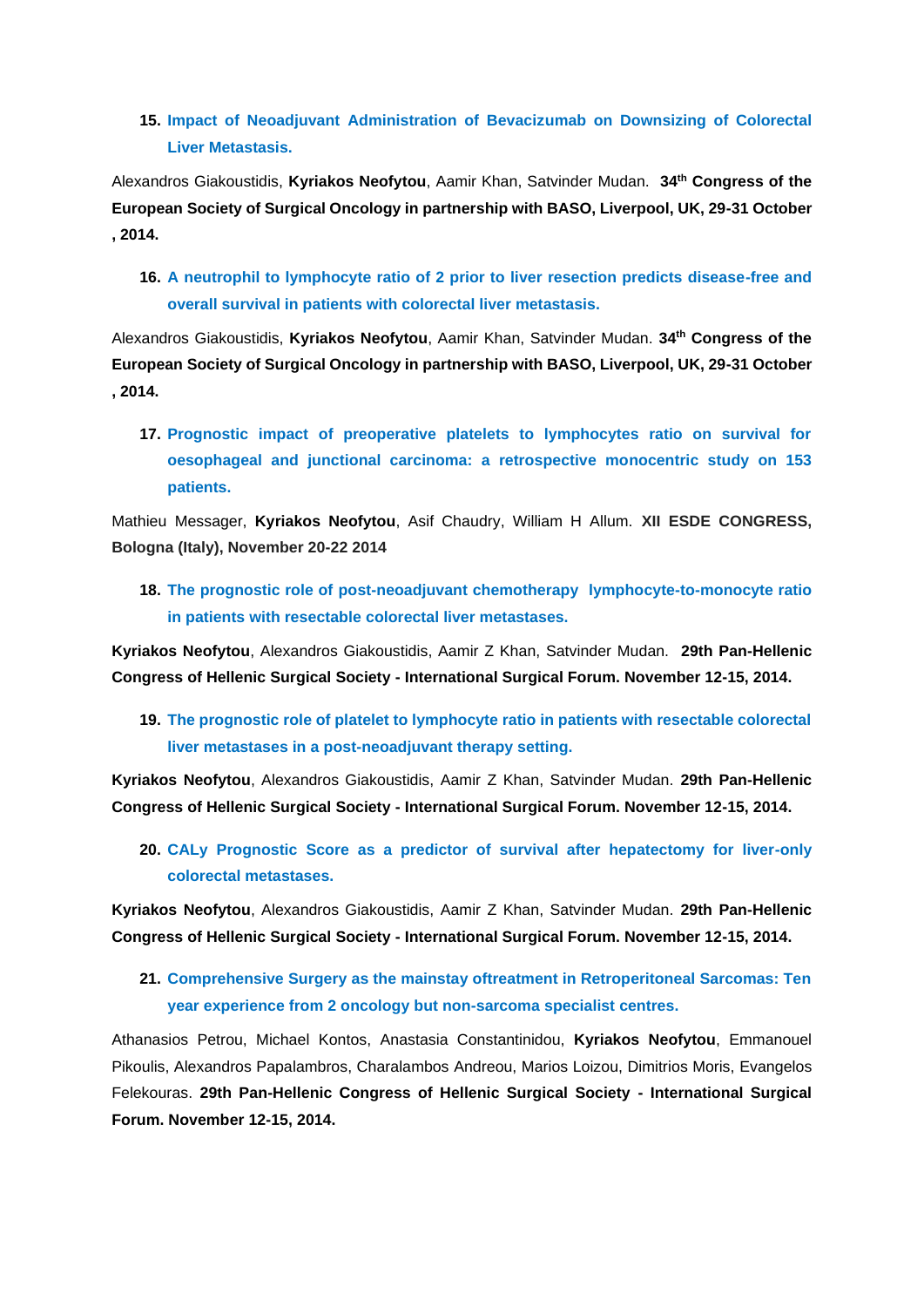### **22. Massive gastrointestinal bleeding due to duodenal metastasis by clear cell renal cell carcinoma.**

**Kyriakos Neofytou**, Alexandros Giakoustidis, Martin Gore, Satvinder Mudan. **29th Pan-Hellenic Congress of Hellenic Surgical Society - International Surgical Forum. November 12-15, 2014.**

**23. Yttrium-90 radioembolization for colorectal liver metastases. Is it an absolute contraindication for redo hepatectomy?** 

**Kyriakos Neofytou**, Alexandros Giakoustidis, Satvinder Mudan. **29th Pan-Hellenic Congress of Hellenic Surgical Society - International Surgical Forum. November 12-15, 2014.**

**24. The prognostic impact of the neutrophil-to-lymphocyte ratio in patients with colorectal liver metastases treated with potential curative surgery in a post-neoadjuvant therapy setting.**

Alexandros Giakoustidis, **Kyriakos Neofytou**, Aamir Z Khan, Satvinder Mudan. **29th Pan-Hellenic Congress of Hellenic Surgical Society - International Surgical Forum. November 12-15, 2014.** 

### **25. An age greater than 60 years increases the post-operative complications and decreases the overall survival in patients undergoing liver resection for colorectal liver metastases.**

Alexandros Giakoustidis, **Kyriakos Neofytou**, Aamir Z Khan, Satvinder Mudan. **29th Pan-Hellenic Congress of Hellenic Surgical Society - International Surgical Forum. November 12-15, 2014.**

**26. Feasibility, safety, and** *long***-***term oncologic outcomes* **of simultaneous oesophagectomy and liver resection in patients with metastatic adenocarcinoma of oesophagus or gastroesophageal junction.**

Yiwen Loh, **Kyriakos Neofytou**, Alexandros Giakoustidis, Satvinder Mudan. **29th Pan-Hellenic Congress of Hellenic Surgical Society - International Surgical Forum. November 12-15, 2014.**

**27. Perivasular Epithelioid Cell tumour (PEComa) of the pancreas. A rare cause of upper gastrointestinal bleeding.** 

Christos Petrides, **Kyriakos Neofytou**, Aamir Z Khan. **29th Pan-Hellenic Congress of Hellenic Surgical Society - International Surgical Forum. November 12-15, 2014.** 

**28. The prognostic role of preoperative serum alkaline phosphatise after hepatectomy for colorectal liver metastases. Back to future?**

**Kyriakos Neofytou**, Alexandros Giakoustidis, Aamir Z Khan, Satvinder Mudan. **29th Pan-Hellenic Congress of Hellenic Surgical Society - International Surgical Forum. November 12-15, 2014.**

#### **29. 1000 Port-a-cath Placements by Subclavian Vein Approach: Single Surgeon Experience.**

Mudan S, Giakoustidis A, Morrison D, Iosifidou S, Raobaikady R, **Neofytou K**, Stebbing J. **29th Pan-Hellenic Congress of Hellenic Surgical Society - International Surgical Forum. November 12-15, 2014.**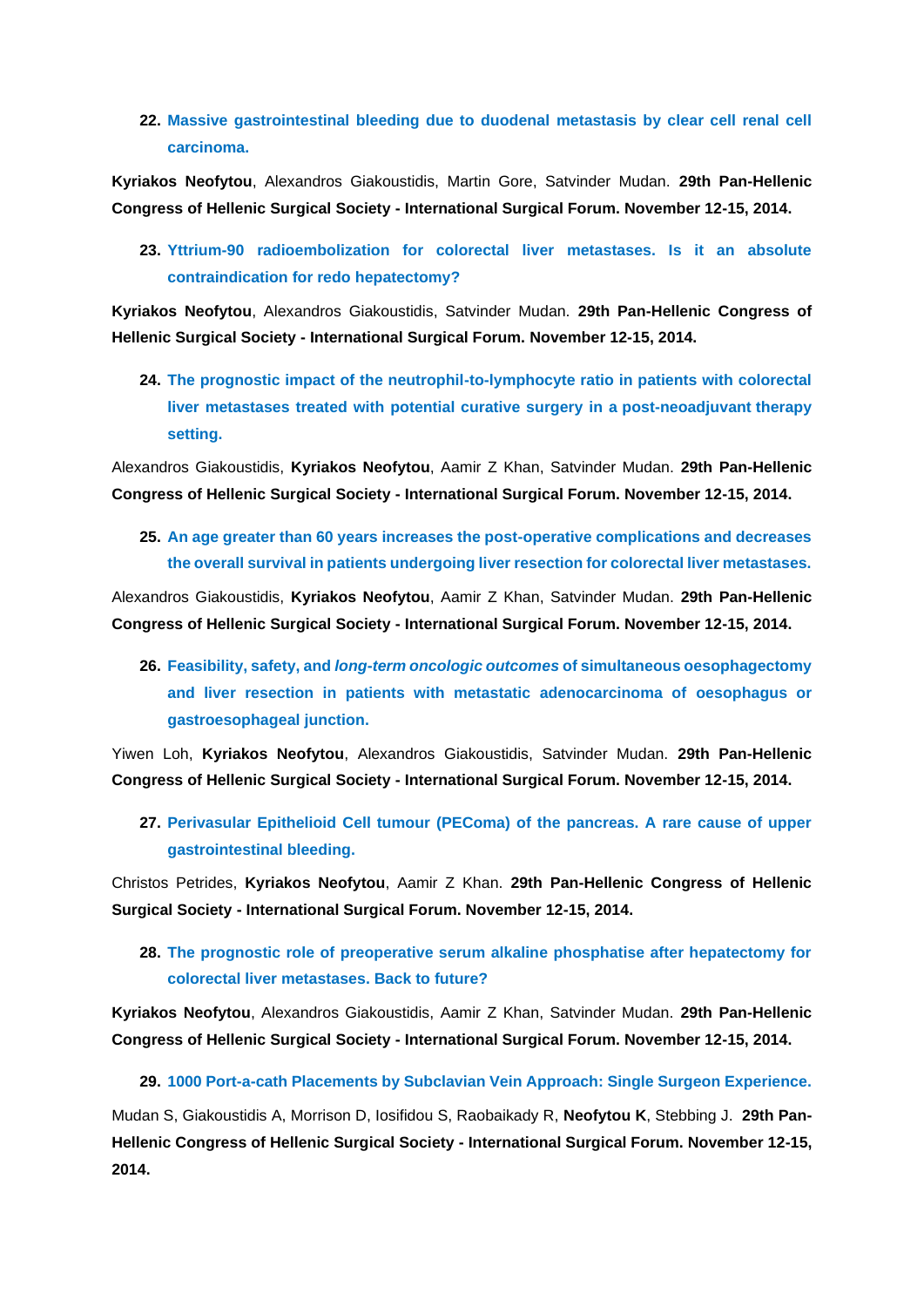### **30. The prognostic role of lymph node ratio after resection of pancreatic adenocarcinoma.: an updated multivariate analysis.**

Athanasios Petrou, Konstantinos Bramis, Zahir Soonawalla, Antony M Silva, **Kyriakos Neofytou**, Peter Friend. **29th Pan-Hellenic Congress of Hellenic Surgical Society - International Surgical Forum. November 12-15, 2014.**

#### **31. Cetuximab induced Pneumatosis Cystoides Intestinalis.**

Christos Petridis, **Kyriakos Neofytou**, Andreas Ioannou , Konstantinos Parpounas, Chrysanthos Georgiou, Athanasios Petrou, Emmanouel Pikoulis. **29th Pan-Hellenic Congress of Hellenic Surgical Society - International Surgical Forum. November 12-15, 2014.** 

**32. Antiangiogenic factors prolong the chemotherapeutic effect of neoadjuvant chemotherapy in patients with colorectal liver metastases.**

**Kyriakos Neofytou**, Alexandros Giakoustidis, Aamir Z Khan, Satvinder Mudan. **29th Pan-Hellenic Congress of Hellenic Surgical Society - International Surgical Forum. November 12-15, 2014**.

### **33. Addition of Bevacizumab to preoperative chemotherapy for colorectal liver metastases does not impair recovery of liver function.**

**Kyriakos Neofytou**, Alexandros Giakoustidis, Aamir Z Khan, Satvinder Mudan. **29th Pan-Hellenic Congress of Hellenic Surgical Society - International Surgical Forum. November 12-15, 2014.**

#### **34. Refining the technique of hepatic parenchymal transection: the Aquamantys system.**

Athanasios Petrou, **Kyriakos Neofytou**, Emmanouel Pikoulis, Alexandros Papalambros, Christos Petrides, Charalambos Andreou, Marios Loizou, Evangelos Felekouras. **29th Pan-Hellenic Congress of Hellenic Surgical Society - International Surgical Forum. November 12-15, 2014.** 

#### **35. Cool-Tip radiofrequency ablation system and liver resection.**

**Kyriakos Neofytou**, Athanasios Petrou, Michael Kontos, Alexandros Papalambros, Emmanouel Pikoulis, Charalambos Andreou, Marios Loizou, Evangelos Felekouras. **29th Pan-Hellenic Congress of Hellenic Surgical Society - International Surgical Forum. November 12-15, 2014.** 

### **36. Potentially curative surgery for metastatic pancreatic ductal adenocarcinoma. How close are we?**

**Kyriakos Neofytou**, Alexandros Giakoustidis, Satvinder Mudan. **29th Pan-Hellenic Congress of Hellenic Surgical Society - International Surgical Forum. November 12-15, 2014**.

### **37. PROGNOSTIC VALUE OF PREOPERATIVE INFLAMMATORY MARKERS IN PATIENTS WITH COLORECTAL LIVER METASTASES.**

**Neofytou Kyriakos**, Smyth C Elizabeth, Giakoustidis Alexandros, Khan Z Aamir, Cunningham David, Mudan Satvinder.**14th CYPRUS SURGICAL CONGRESS ,December 5-6, 2014**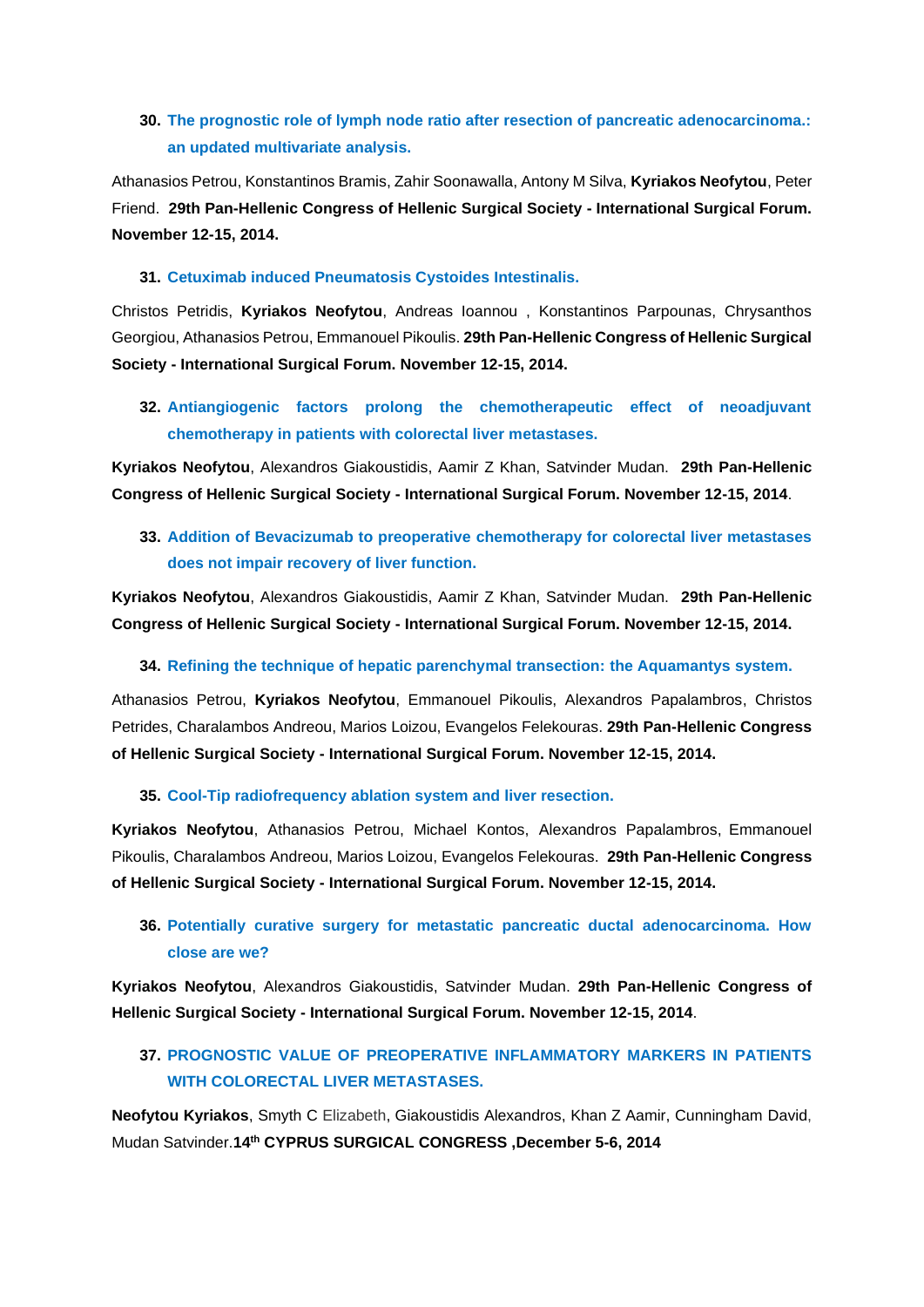#### **38. CALy PROGNOSTIC SCORE AS A PREDICTOR OF SURVIVAL AFTER HEPATECTOMY FOR LIVER-ONLY COLORECTAL METASTASES.**

**Neofytou Kyriakos,** Giakoustidis Alexandros, Khan Z Aamir, Mudan Satvinder. **14th CYPRUS SURGICAL CONGRESS ,December 5-6, 2014**

#### **39. IS THE ADMINISTRATION OF ADDITIONAL CYTOTOXIC CHEMOTHERAPY AGENTS BETWEEN CESSATION OF BEVACIZUMAB AND HEPATECTOMY NECESSARY?**

**Neofytou Kyriakos,** Giakoustidis Alexandros, Khan Z Aamir, Mudan Satvinder. **14th CYPRUS SURGICAL CONGRESS ,December 5-6, 2014**

#### **40. METASTATIC PANCREATIC DUCTAL ADENOCARCINOMA IN THE ERA OF FOLFIRINOX THERAPY: THE ROLE OF SURGERY.**

**Neofytou Kyriakos**, Giakoustidis Alexandros, Smyth C Elizabeth, Cunningham David, Mudan Satvinder. **14th CYPRUS SURGICAL CONGRESS ,December 5-6, 2014**

### **41. PROGNOSTIC SIGNIFICANCE OF PREOPERATIVE LYMPHOCYTE TO MONOCYTE RATIO IN PATIENTS WITH COLORECTAL LIVER METASTASES.**

**Neofytou Kyriakos**, Smyth C Elizabeth, Giakoustidis Alexandros, Khan Z Aamir, Williams Roger, Cunningham David, Mudan Satvinder. **14th CYPRUS SURGICAL CONGRESS ,December 5-6, 2014**

# **42. SALVAGE PANCREATODUODENECTOMY WITH PRESERVATION OF GASTRODUODENAL ARTERY FOR MASSIVE GASTROINTESTINAL BLEEDING DUE TO DUODENAL METASTASIS BY CLEAR CELL RENAL CELL CARCINOMA(ccRCC) IN A PATIENT WITH CELIAC ARTERY STENOSIS.**

**Neofytou Kyriakos,** Giakoustidis Alexandros, Gore Martin, Mudan Satvinder. **14th CYPRUS SURGICAL CONGRESS ,December 5-6, 2014**

### **43. SYNCHRONOUS LIVER METASTASES OF OESOPHAGEAL CANCER. IS THERE A ROLE FOR SIMULTANEOUS RESECTION?**

**Neofytou Kyriakos,** Loh Yiwen, Giakoustidis Alexandros, Mudan Satvinder. **14th CYPRUS SURGICAL CONGRESS ,December 5-6, 2014**

**44. Elevated platelet to lymphocyte ratio predicts poor prognosis following hepatic resection for liver-only colorectal metastases.**

**Kyriakos Neofytou,** Alexandros Giakoustidis, Aamir Khan, Satvinder Mudan. **18th Annual Scientific Meeting, Association of Upper Gastrointestinal Surgeons of Great Britain and Ireland, Brighton, UK, 18-19 September , 2014.**

**45. Preoperative Chemotherapy Combined With Bevacizumab In Patients With Colorectal Liver Metastases Does Not Increase Perioperative Morbidity And Mortality.**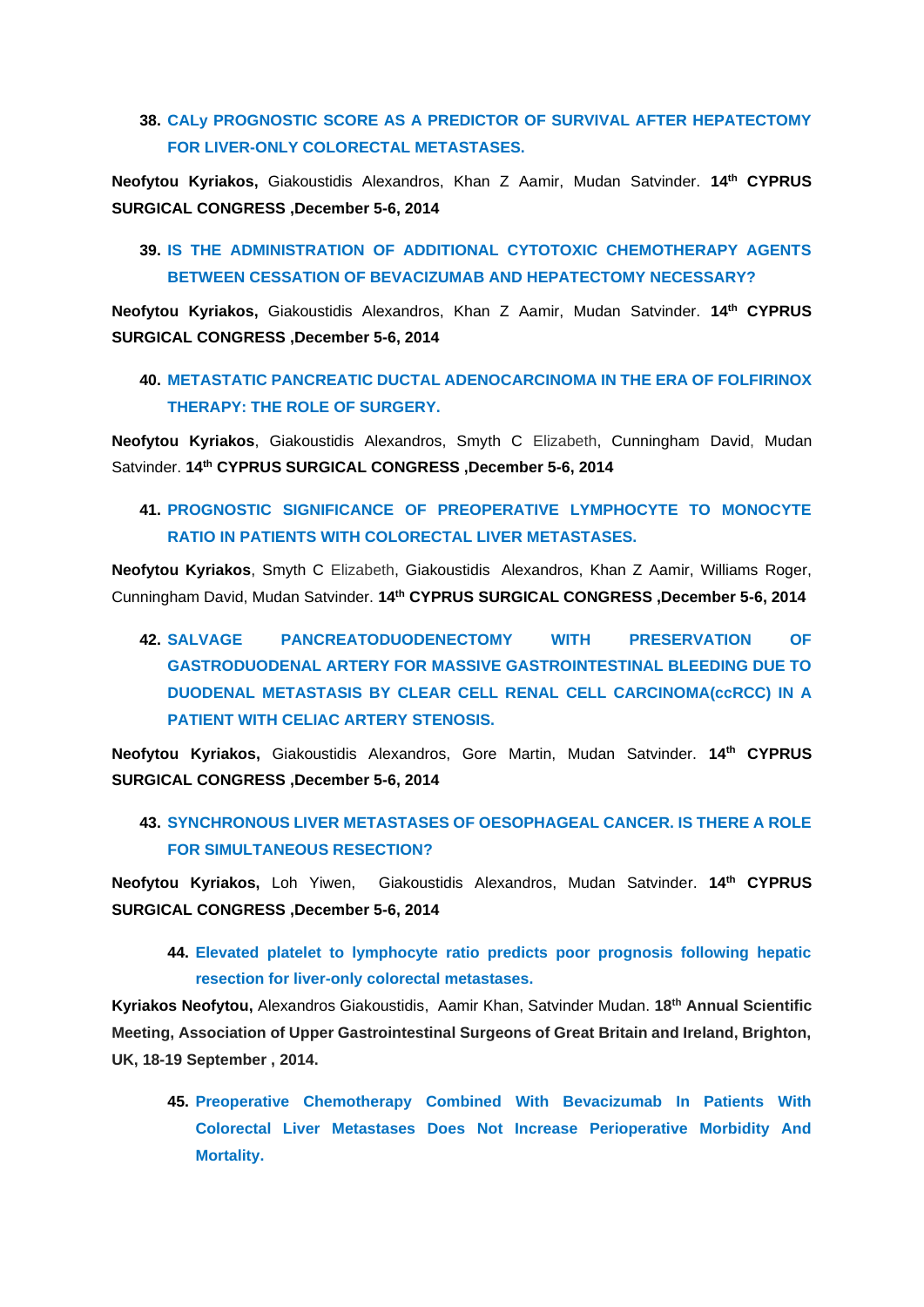Alexandros Giakoustidis, **Kyriakos Neofytou**, Aamir Khan, Satvinder Mudan. **The 26th Meeting of Japanese Society of Hepato-Biliary-Pancreatic Surgery, Wakayama, Japan 11-13 June 2014.**

**46. Addition of Bevacizumab to Treatment Before Resection of Colorectal Liver Metastases: Efficacy and Perioperative Complications.** 

**Kyriakos Neofytou**, Alexandros Giakoustidis, Aamir Khan, Satvinder Mudan. **11th World Congress of the International Hepato-Pancreato-Biliary Association, Seoul, Korea, 22-27 March 2014.**

**47. Is pringle maneuver needed in the modern era of liver resection? 153 consecutive liver resections without liver inflow occlusion using cusa and aquamantys.** 

Athanasios Petrou, **Kyriakos Neofytou**, Evangelos Felekuras.**11th World Congress of the International Hepato-Pancreato-Biliary Association, Seoul, Korea, 22-27 March 2014.**

**48. Preoperative Chemotherapy Combined With Bevacizumab In Patients With Colorectal Liver Metastases Does Not Increase Perioperative Morbidity And Mortality.** 

Alexandros Giakoustidis, **Kyriakos Neofytou**, Aamir Khan, Satvinder Mudan. **GBIHPBA 2nd Scientific Meeting, London, UK, 12-13 March 2014** 

**49. Combined Ultrasonic Aspiration and Saline-Linked Radiofrequency Precoagulation. A step toward bloodless liver resection without the need of liver inflow occlusion: Analysis of 313 consecutive patients.** 

Evangelos Felekuras, Athanasios Petrou, **Kyriakos Neofytou**, Alexandros Giakoustidis, Ferdinando Cananzi, Michalis Kontos, **Andreou Charalambos, Satvinder Mudan.11th CYPRUS-GREEK SURGICAL CONGRESS, Nicosia, Cyprus, November 16-17, 2013** 

**50. Addition of Bevacizumab to neoadjuvant chemotherapy for colorectal liver metastases does not increase perioperative complications. Analysis of 103 consecutive patients.** 

**Neofytou Kyriakos**, *Aamir Khan*, Giakoustides Alexandros, **Satvinder Mudan. 11th CYPRUS-GREEK SURGICAL CONGRESS, Nicosia, Cyprus, November 16-17, 2013**

**51. Redo hepatectomy after Yttrium-90 radioembolization for colorectal liver metastases. Report of a case.** 

**Kyriakos Neofytou**, **Satvinder Mudan. 11th CYPRUS-GREEK SURGICAL CONGRESS, Nicosia, Cyprus, November 16-17, 2013**

**52. Pneumothorax Following ERCP. Report of two cases with different pathophysiology. Kyriakos Neofytou**, Athanasios Petrou, Constantinos Savva, Christos Petrides, Andreas Chrisochos, Charalampos Andreou, Sakis Loizou. **11th CYPRUS-GREEK SURGICAL CONGRESS, Nicosia, Cyprus, November 16-17, 2013**

**53. Isolated jejuna perforation following bicycle handlebar injury in adults**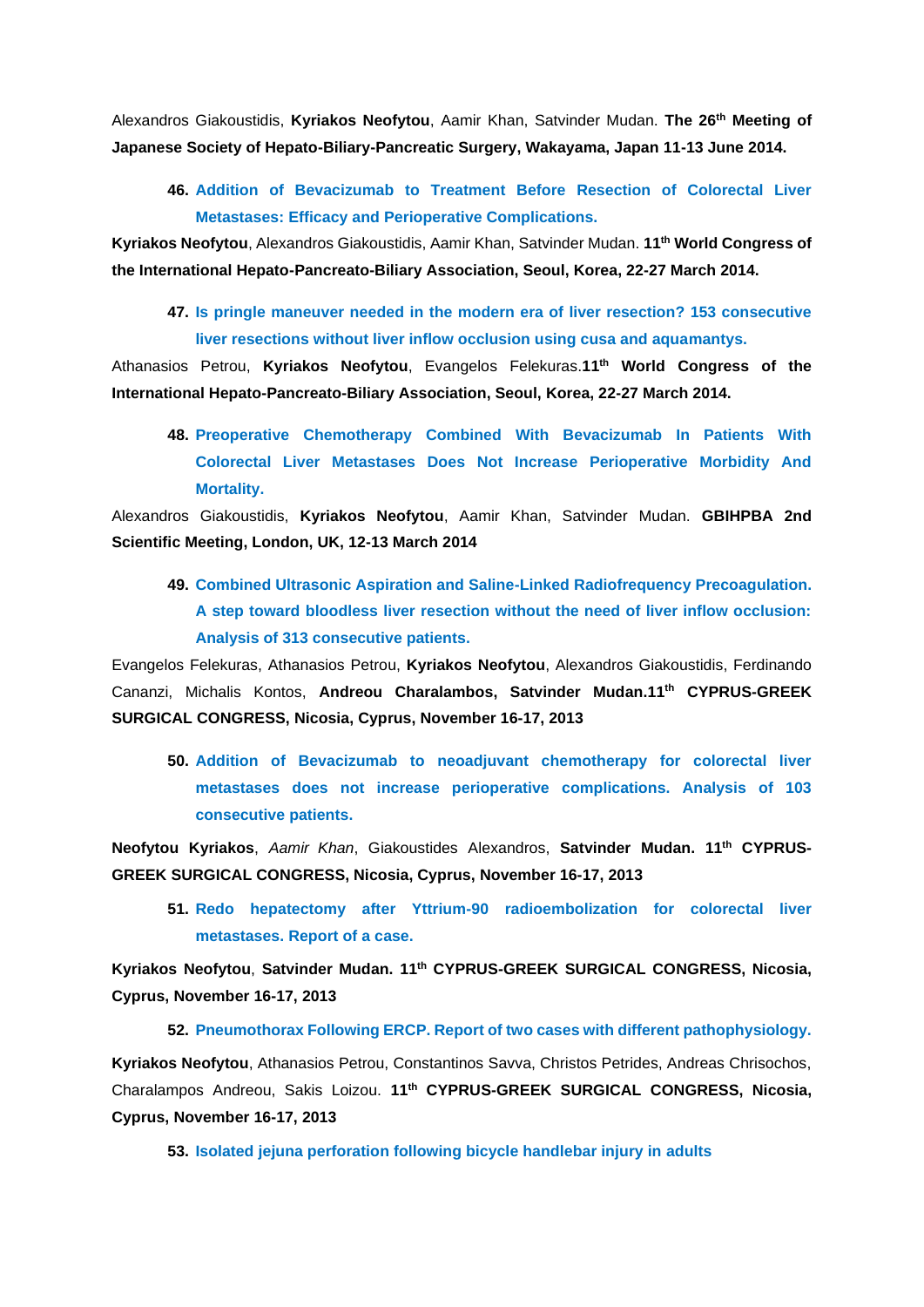**Kyriakos Neofytou** , Maria Michailidou, Athanasios Petrou, Sakis Loizou, Andreas Chrisochos, Charalampos Andreou, Marios Pedonomou. **11th CYPRUS-GREEK SURGICAL CONGRESS, Nicosia, Cyprus, November 16-17, 2013**

#### **54. Acute appendicitis as a rare complication of gastric band.**

Christos Petridis, **Kyriakos Neofytou,** Athanasios Petrou, Andreas Ioannou, Menelaos Dietis, Chrysanthos Georgiou, Andreas Chrysochos, Charalambos Andreou. **11th CYPRUS-GREEK SURGICAL CONGRESS, Nicosia, Cyprus, November 16-17, 2013**

**55. Pneumatosis cystides intestinalis after cetuximab chemotherapy for squamous cell carcinoma of parotid gland.** 

Christos Petridis, **Kyriakos Neofytou**, Athanasios Petrou, Andreas Ioannou, Menelaos Dietis, Chrysanthos Georgiou, Andreas Chrysochos, Charalambos Andreou. **11th CYPRUS-GREEK SURGICAL CONGRESS, Nicosia, Cyprus, November 16-17, 2013**

**56. Combined Ultrasonic Aspiration and Saline-Linked Radiofrequency Precoagulation. A step toward bloodless liver resection without the need of liver inflow occlusion.** 

Mudan S, Petrou A, **Neofytou K**, Giakoustidis A, Cananzi F, Petrides C, Andreou A, Andreou C, Felekuras E. **10th EHPBA Congress, European-African Hepato-Pancreato Biliary Association, May 29-31, 2013** 

**57. Early or late intervention on bile duct injury after laparoscopic cholecystectomy? A dilemma looking for an answer. A single center 20 years experience.**

Petrou A, **Neofytou K**, Bramis K, Felekouras E. **10th EHPBA Congress, European-African Hepato-Pancreato Biliary Association, May 29-31, 2013**

**58. RFA assisted liver resection for hepatocellular carcinoma: morbidity, mortality and long term survival.**

Petrou A, Prassas E, **Neofytou K**, Felekouras **E. 10th EHPBA Congress, European-African Hepato-Pancreato Biliary Association, May 29-31, 2013** 

**59. Radiofrequency ablation-assisted liver resection. A step toward bloodless liver resection.**

Petrou A, **Neofytou K**, Bramis K, Felekouras E. **10th EHPBA Congress, European-African Hepato-Pancreato Biliary Association, May 29-31, 2013** 

**60. Causative relationship of peri-ampullary carcinoma and acute recurrent pancreatitis.** Petrou A, Bramis K, **Neofytou K**, Papalambros A, Felekouras E. **28th Pan-Hellenic Congress of Hellenic Surgical Society - International Surgical Forum, November 21-24, 2012**

**61. Challenges in the diagnosis and management of intraductal papillary mucinous neoplasm.**

Petrou A, Papalambros A, Petrides, **Neofytou K**, Bramis K.**28th Pan-Hellenic Congress of Hellenic Surgical Society - International Surgical Forum, November 21-24, 2012**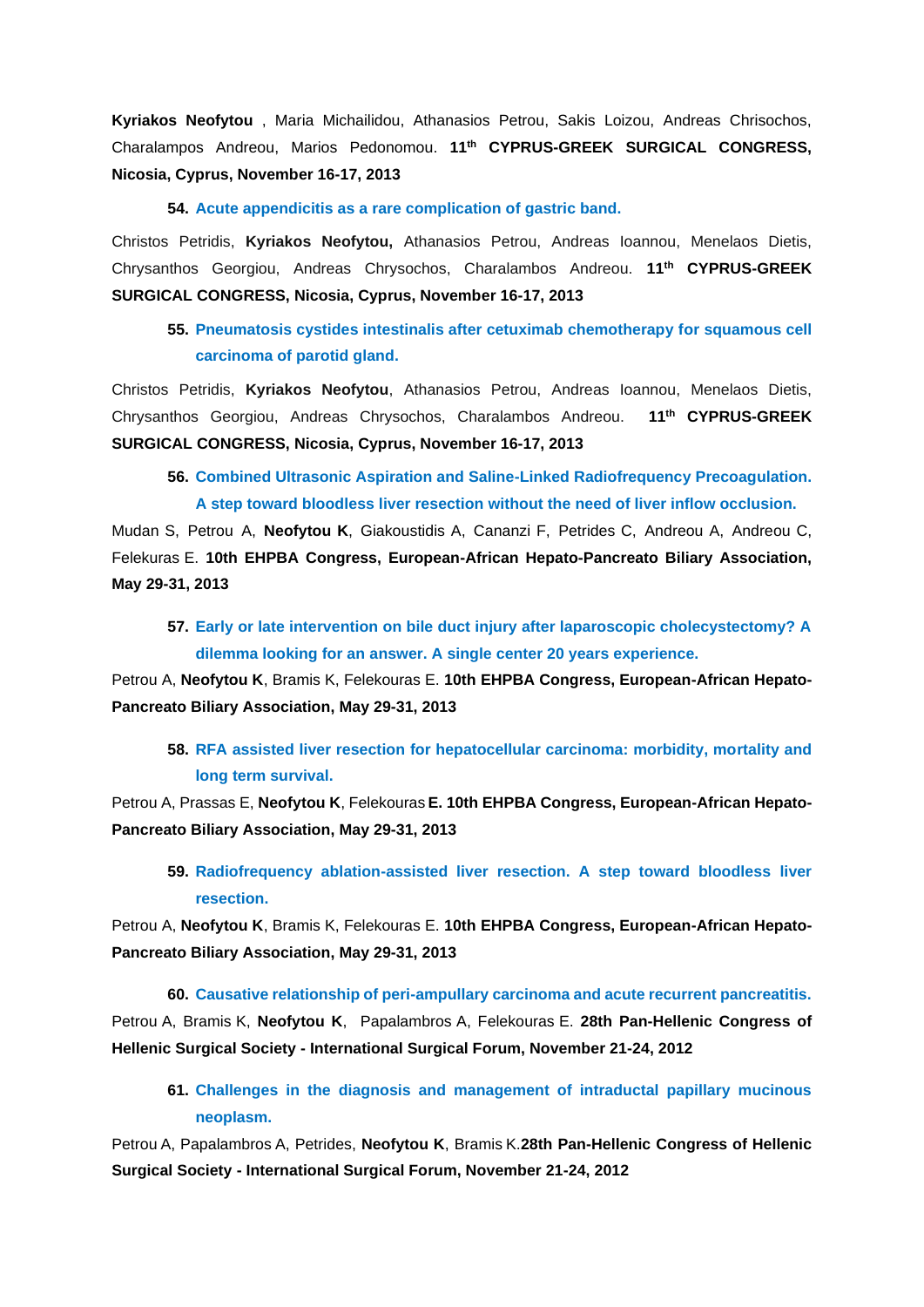**62. Chylous ascites following pancreaticoduodenectomy.** 

Petrou A, Petridis C, **Neofytou K**, Andreou A, Bramis K. **8th Pan-Hellenic Congress of Hellenic Surgical Society - International Surgical Forum, November 21-24, 2012**

**63. Groove pancreatitis as part of the differential diagnosis of cancer of the head of the pancreas. Presentation of six cases.**

Petrou A, Bramis K, Manzelli A, **Neofytou K**, Petridis C, Andreou A, Andreou C. **28th Pan-Hellenic Congress of Hellenic Surgical Society - International Surgical Forum, November 21-24, 2012**

**64. Hepatic Epithelioid Hemangioendothelioma(HEHE) and the danger of misdiagnosis. Case report and review of the literature.** 

Chrisohos A, Loizou M, Christodoulou Z, Petrou A, Dietis M, Petridis C, **Neofytou K**, Andreou A, Andreou C. **28th Pan-Hellenic Congress of Hellenic Surgical Society - International Surgical Forum, November 21-24, 2012**

**65. Intermittent obstructive jaundice: A possible clinical manifestation of Klatskin tumour.**

Petrou A, Chatzikostas P, Chrisochos A, Cristodoulou Z, Loizou M, Dietis M, Petridis C, **Neofytou K**, Andreou A, Andreou C. **28th Pan-Hellenic Congress of Hellenic Surgical Society - International Surgical Forum, November 21-24, 2012**

**66. Management and long term follow-up of bile duct injuries associated with laparoscopic cholecystectomy. A single referral center experience.** 

Bramis K, Petrou A, Papalambros A, **Neofytou K**, Felekouras E. **28th Pan-Hellenic Congress of Hellenic Surgical Society - International Surgical Forum, November 21-24, 2012**

**67. Pancreatic serous cystadenoma: Close follow up or surgical management in selective cases? Presentation of a case with malignant transformation.**

Bramis K, Petrou A, Papalambros A**, Neofytou K**, Felekouras E. **28th Pan-Hellenic Congress of Hellenic Surgical Society - International Surgical Forum, November 21-24, 2012**

**68. Pathologic complete response of neoadjuvant chemo-radiation therapy in locally advanced pancreatic adenocarcinoma.**

Petrou A, Andreou A, **Neofytou K**, Petridis C, Bramis K. **28th Pan-Hellenic Congress of Hellenic Surgical Society - International Surgical Forum, November 21-24, 2012**

**69. Pre-operative diagnoses and treatment of celiac artery stenosis in a patient scheduled to have pancreaticoduodenectomy.**

Bramis K, **Neofytou K**, Petridis C, Andreou A, Petrou A. **28th Pan-Hellenic Congress of Hellenic Surgical Society - International Surgical Forum, November 21-24, 2012**

**70. The role of monoclonal antibody Hep-Par-1 and specific cytokeratin in locating the site of the primary tumor in a patient suffering pathological fractures of clavicle due to metastases from undiagnosed hepatocellular carcinoma.**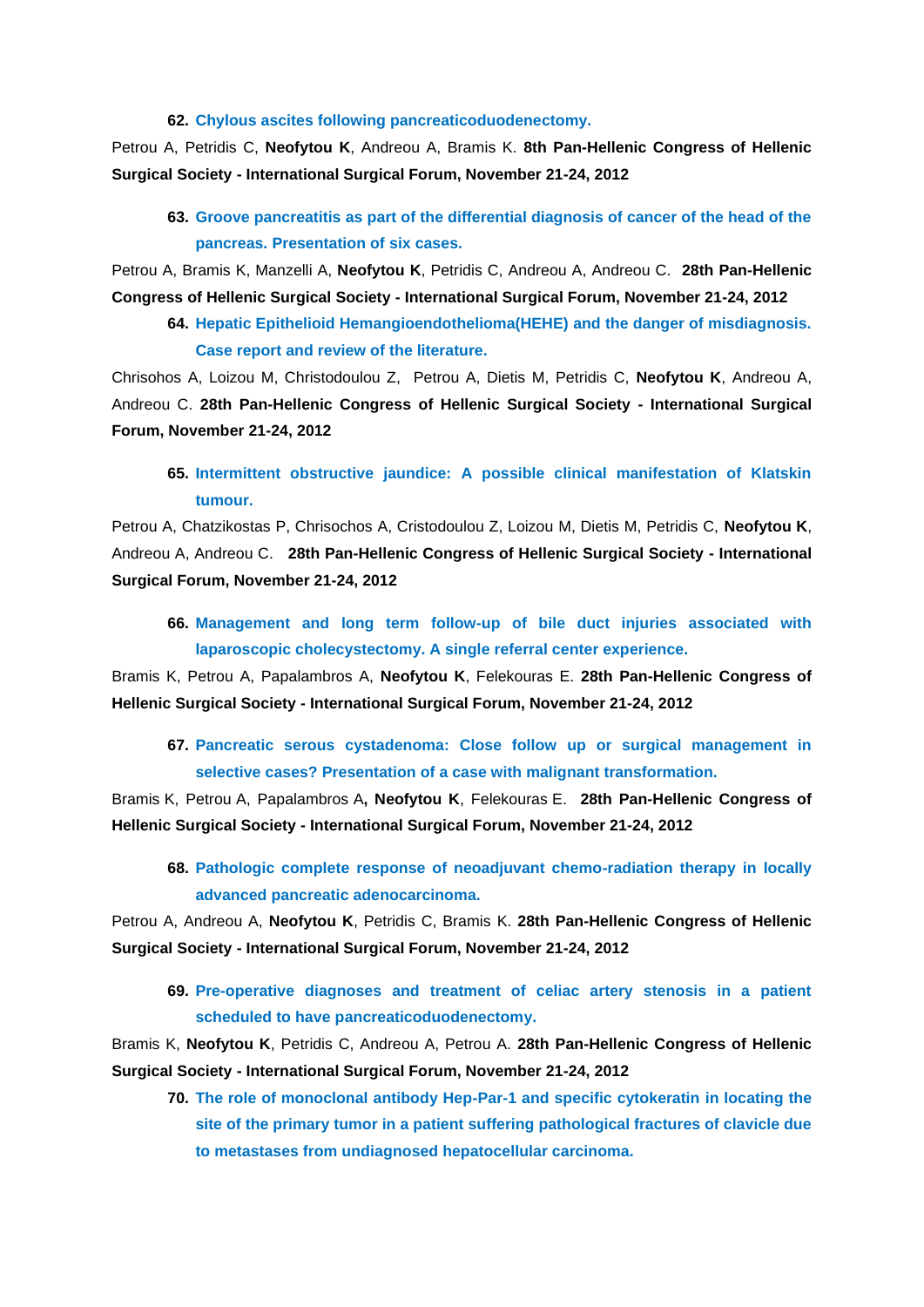Mantonakis E, **Neofytou K**, Petridis C, Petrou A, Papalampros A. **28th Pan-Hellenic Congress of Hellenic Surgical Society - International Surgical Forum, November 21-24, 2012**

**71. Infected completely isolated enteric duplication cyst. Management with percutaneous drainage and surgical excision after retreat of infection. Case report.**

**Neofytou K,** Georgiou C, Samouti E , Chrisohos A, Andreou C. **28th Pan-Hellenic Congress of Hellenic Surgical Society - International Surgical Forum, November 21-24, 2012**

**72. Pulmonary embolism and simultaneous bleeding from the spleen one month after a road trip accident in a paraplegic patient. Embolism of splenic artery and filter placement in the inferior vena cava. Report of a case.**

**Neofytou K,** Georgiou C, Basiliou A, Charalambous N, Chrisohos A, Andreou C. **28th Pan-Hellenic Congress of Hellenic Surgical Society - International Surgical Forum, November 21-24, 2012**

**73. GIST of the stomach in a 29 years old man. Report of a case and literature review.** Panaretou C, Christoforides C, **Neofytou K**, Loizou M, Staurou S. **4th** *Congress* **of the** *Hellenic Society of Digestive Surgery***,June 11-13, 2010**

**74. Cholecystectomy and polypoid lesions of the gallbladder.**

Papoulas M, Hadjicostas P, Christoforides Ch, **Neophytou K,** Stylianou P, Loizou S, Andreou Ch, Malakounides N. **8th Congress of the European Hepato – Pancreato – Biliary Association (EHPBA), June 18-20, 2009.**

**75. Pneumothorax, pneumomediastinum, pneumoretroperitoneum and pneumoretroperitoneum following ERCP. Case report.**

Loizou S, **Neofytou K**, Parpounas K, Petrou A, Kosta S, Andreou C. **13th CYPRUS SURGICAL CONGRESS , Nicosia, Cyprus,December 1-2, 2012**

**76. Combined Ultrasonic Aspiration and Saline-Linked Radiofrequency Precoagulation. A step toward bloodless liver resection without the need of liver inflow occlusion.**

Petrou A, Chatzikostas P, **Neofytou K**, Petridis C, Andreou C. **13th CYPRUS SURGICAL CONGRESS , Nicosia, Cyprus,December 1-2, 2012**

**77. Adenocarcinoma of appendix as a rare cause of acute appendicitis. Report of a case and literature review.**

Loizou S, **Neofytou K**, Petrides C, Andreou C. **13th CYPRUS SURGICAL CONGRESS , Nicosia, Cyprus,December 1-2, 2012**

**78. Pancreas divisum: a cause of acute pancreatitis.**

**Neofytou K**, Petrou A, Christodoulou Z, Loizou S, Loizou M, Chrisohos A, Andreou C.**13th CYPRUS SURGICAL CONGRESS , Nicosia, Cyprus, December 1-2, 2012**

**79. Traumatic rupture of the rectum causing loss of the tone of the sphincter and retroperitoneal loss of faecal content. Case presentation.**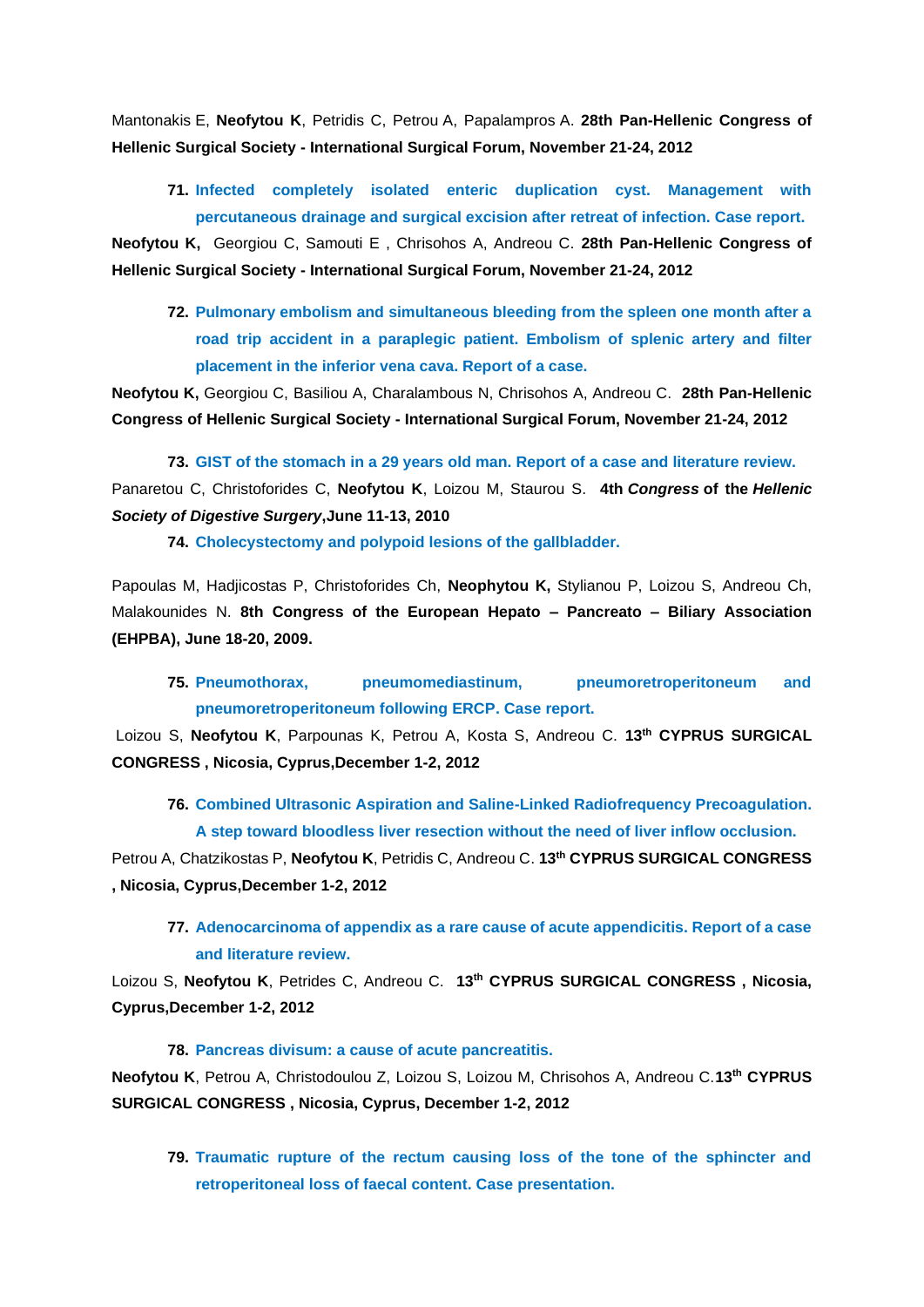Georgiou C, **Neofytou K**, Andreou C. **13th CYPRUS SURGICAL CONGRESS , Nicosia, Cyprus,December 1-2, 2012**

**80. Multidisciplinary management of breast cancer in Nicosia General Hospital.**

Charalampous C, **Neofytou K**, Chronides A, Panaretou C, Chrisohos A, Andreou C. **10th CYPRUS-GREEK SURGICAL CONGRESS, Nicosia, Cyprus, November 18-20, 2011** 

**81. Spontaneous rupture and bleeding of GIST of stomach in a young patient. Case Report and review of the literature.**

Papazachariou I, Nicolaou M, Panaretou C, Petrides C, **Neofytou K**, Charalambides S, Andreou C, Staurou S. **9 th CYPRUS-GREEK SURGICAL CONGRESS, Nicosia, Cyprus, October 30-31, 2009**

#### **82. Conservative management of ruptured spleen.**

**Neofytou K**, Georgiou C, Staurou S. **1 st Day Conference of Surgery and Trauma, Nicosia,Cyprus, September 10, 2009**

**83. Myocardial infarction causing RTA and spleen rupture. Report of a case and literature review.**

**Neofytou K**, Georgiou C, Staurou S. **14 Congress of Surgery and Trauma , Paphos, Cyprus, September 7, 2009** 

#### **84. Polypoid Lesions of the gallbladder. Indications for surgery.**

Papoulas M, Loizou S, Georgiou C, Christoforides C, **Neofytou K**, Andreou C, Malakounides N. **11th CYPRUS SURGICAL CONGRESS ,December 13-14, 2008**

#### **ΒΡΑΒΕΙΑ – ΔΙΑΚΡΙΣΕΙΣ**

**Βραβείο Καλύτερης Προφορικής Επιστημονικής Ανακοίνωσης** 30<sup>ο</sup> Πανελλήνιο Συνέδριο Χειρουργικής & Διεθνές Χειρουργικό Φόρου, Θεσσαλονίκη, Ελλάδα, 8-12 Νοεμβρίου 2016 AGE GREATER THAN 60 UNDERGOING LIVER RESECTION FOR COLORECTAL lIVER METASTASES IS AN INDEPENDENT PROGMOSTIC FACTOR OF AN INCREASED POSTOPERATIVE NON-SURGICAL COMPLICATION RATE AND OF OVERALL SURVIVAL Giakoustidis A. , Neofytou K. , Koffas A. , Giakoustidis D. , Louri E., Z. Khan A., Williams

R , Mudan S.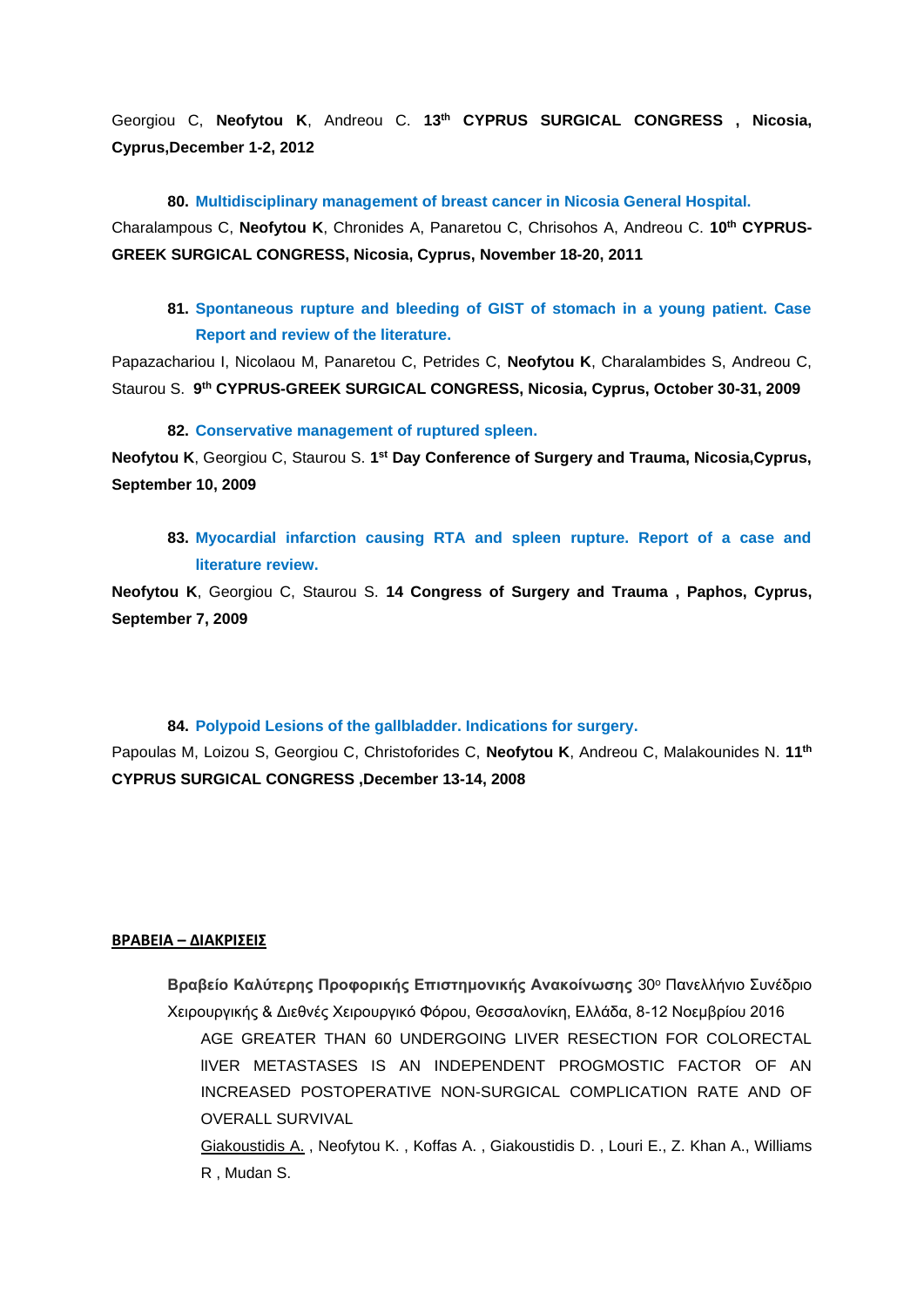**Βραβείο Καλύτερης Προφορικής Επιστημονικής Ανακοίνωσης** 11th CYPRUS-GREEK SURGICAL CONGRESS, Nicosia, Cyprus, November 16-17, 2013

Combined Ultrasonic Aspiration and Saline-Linked Radiofrequency Precoagulation. A step toward bloodless liver resection without the need of liver inflow occlusion: Analysis of 313 consecutive patients.

Evangelos Felekuras, Athanasios Petrou, Kyriakos Neofytou, Alexandros Giakoustidis, Ferdinando Cananzi, Michalis Kontos, Andreou Charalambos, Satvinder Mudan.

#### **Εκπαιδευτικά Προγράμματα**

- **Μαρ 2016** Laparoscopic Colorectal Surgery Master Class, Acibadem University, Istanbul
- **Αυγ 2015** Da Vinci System Training, As a Console Surgeon, da Vinci System Xi, Da Vinci Training Center, IRCAD
- **Μάιος 2013** Laparoscopic Bile Duct Exploration Postgraduate Course; 10th Congress of E-AHPBA, The Sava Convention Center Belgrade, Serbia
- **Σεπ 2012** Instructor ATLS (Advanced Trauma Life Support) Course ; University of Patras , ATLS Hellenic National Center, Greece, September 2012
- **Φεβ 2011** 'FAST, HANDS ON COURSE' ; Congress of the Hellenic Society of Trauma & Emergency Surgery, Thessaloniki, Greece.
- **Απρ 2010** 1 1<sup>st</sup> Advanced Laparoscopic Surgery Symposium; Nicosia General Hospital, Cyprus
- **Ιαν 2009** Advanced Trauma Life Support Course, (ATLS) according to the standards established by the ACS Committee on Trauma.
- **Ιαν 2008** Effective Communication in areas to provide medical care; University of Cyprus, Institute of Public Relations Cyprus, Nicosia , Cyprus
- **Νοε 2008** Advanced Life Support Course; Nicosia,Cyprus

#### **Διδακτική Εμπειρία**

Μember of faculty; ATLS (Advanced Trauma Life Support) Course, 2012- μέχρι σήμερα.